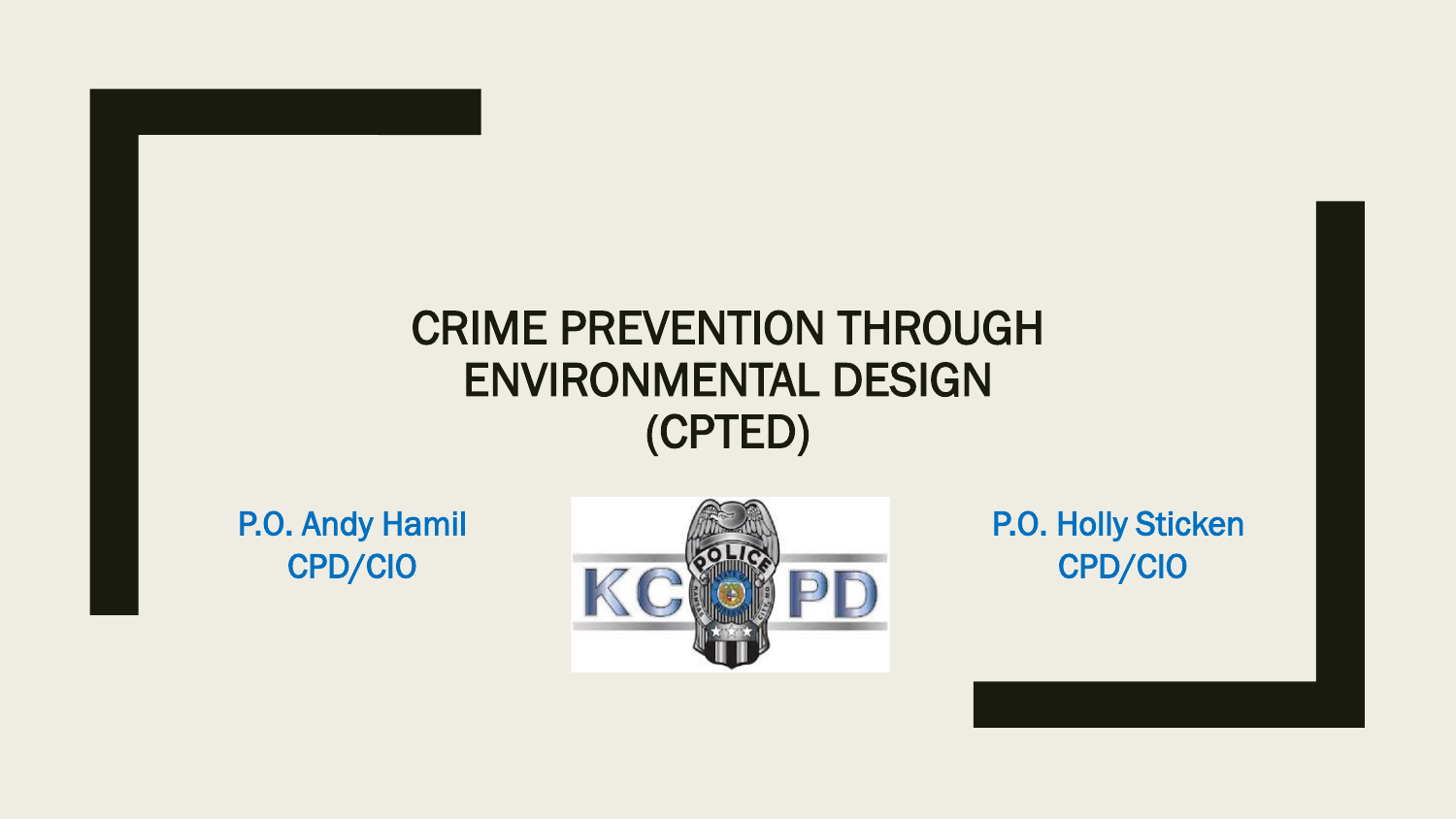#### WHAT IS CRIME?

"An act or commission of an act that is forbidden or the omission of a duty that is commanded by a public law and that makes the offender liable to punishment by that law."

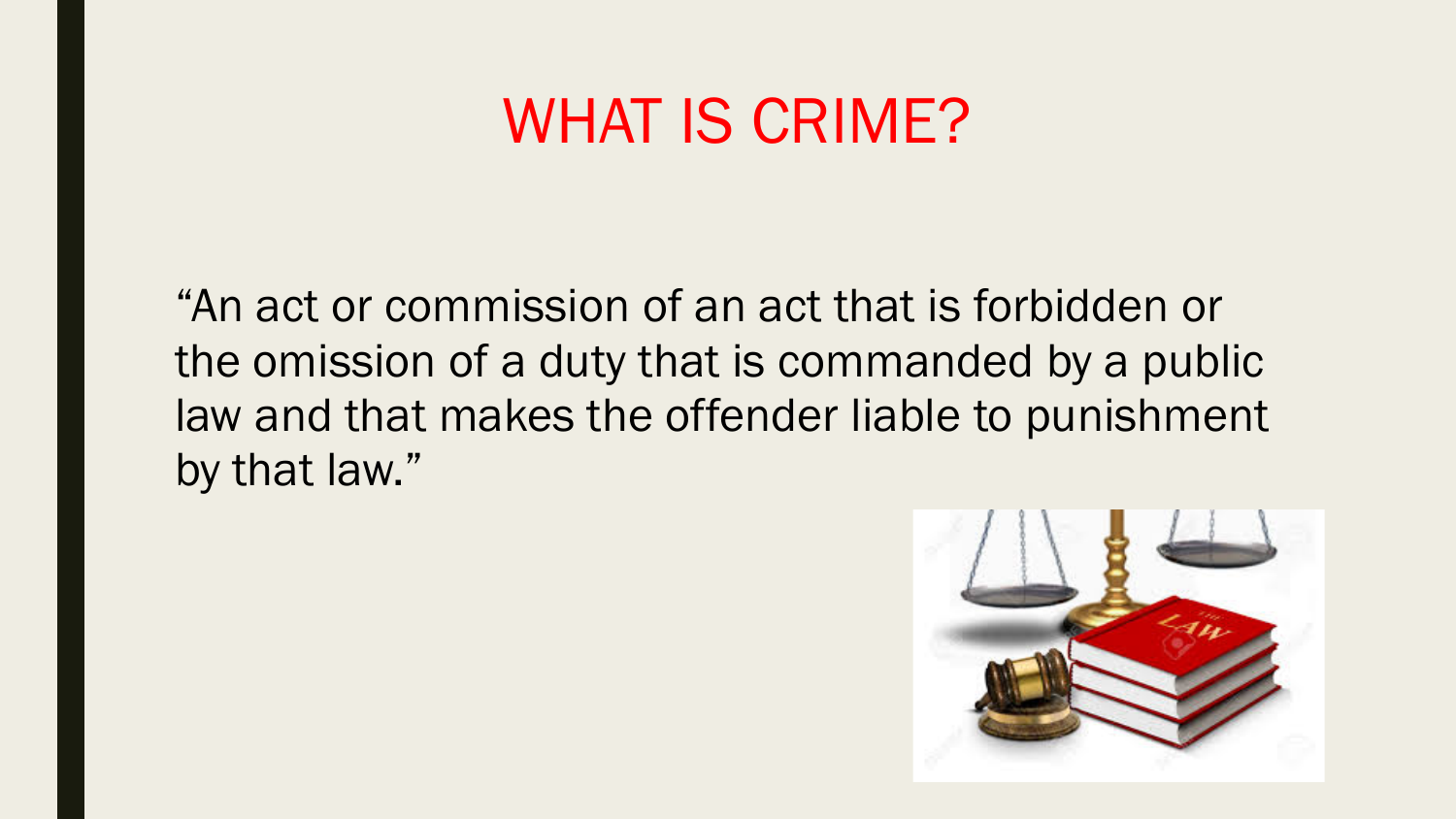

# Response to Crime



#### Urban Crime and Disorder Problems

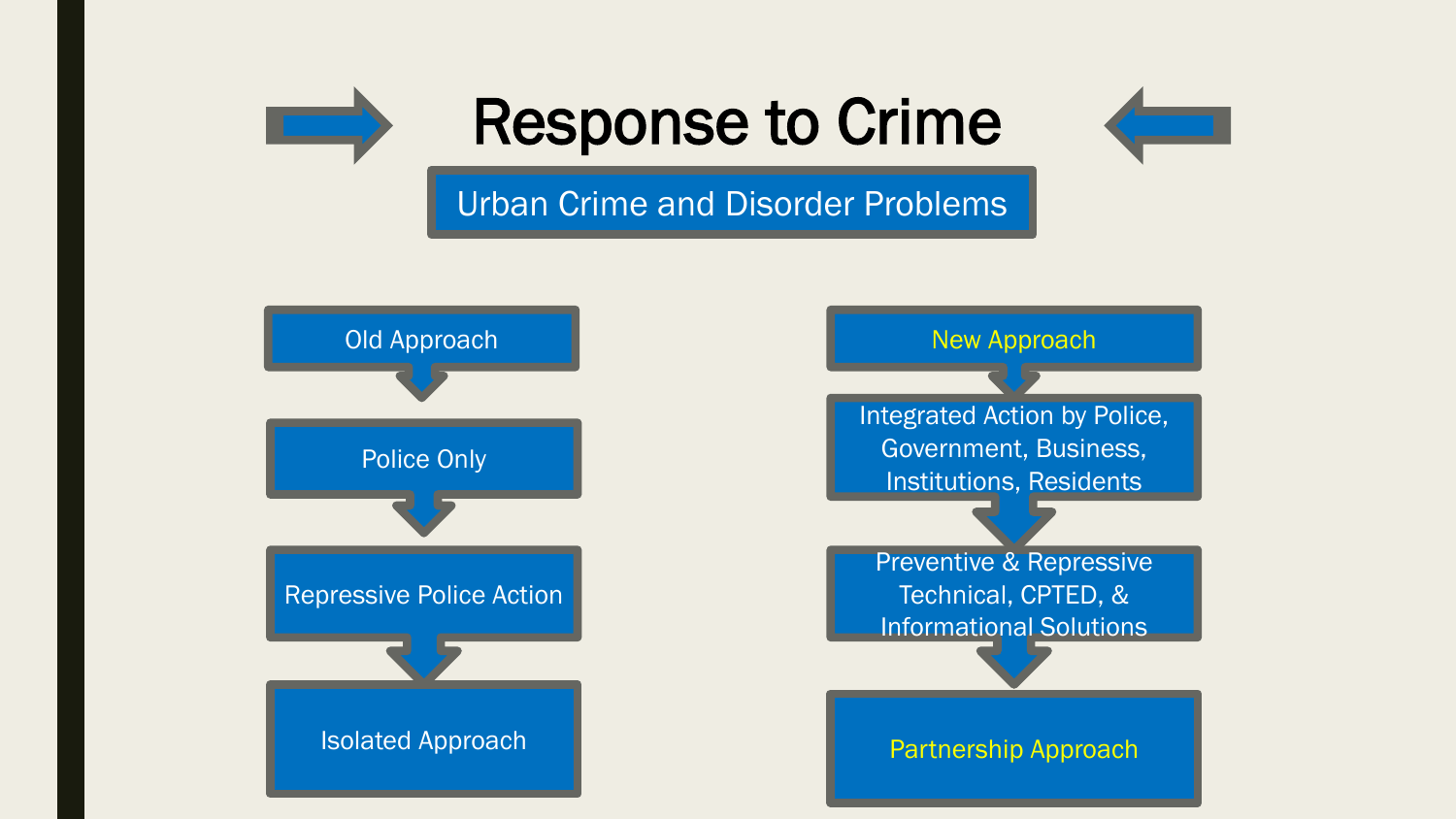#### Fear of Crime

■ "Public perception is that crime of all kind is rising and that public safety faces a greater and greater threat."

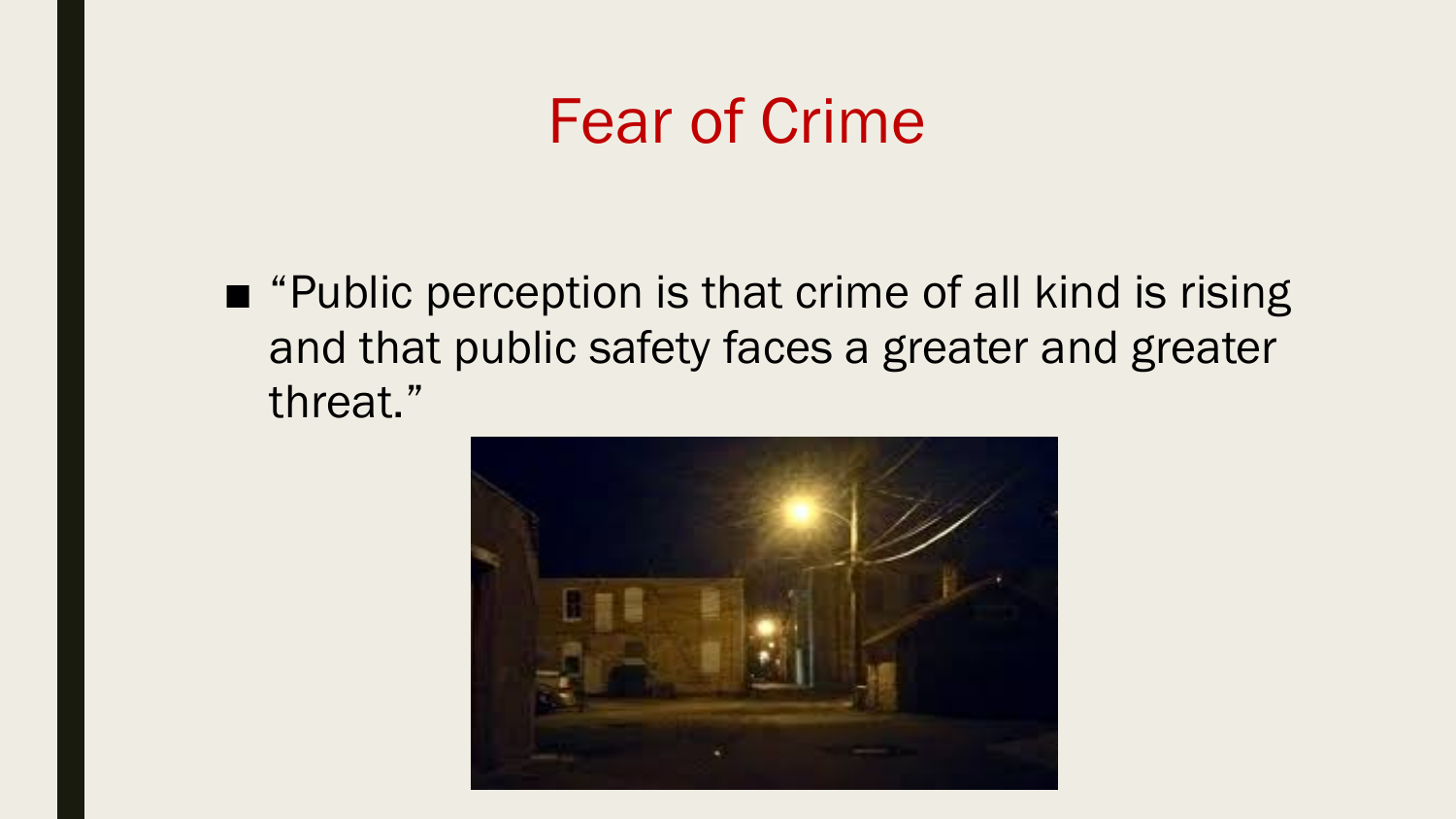# Types of Crime

- Reported Crimes
- Unreported Crimes
- Unacknowledged-shrinkage
- Undetected Crimes

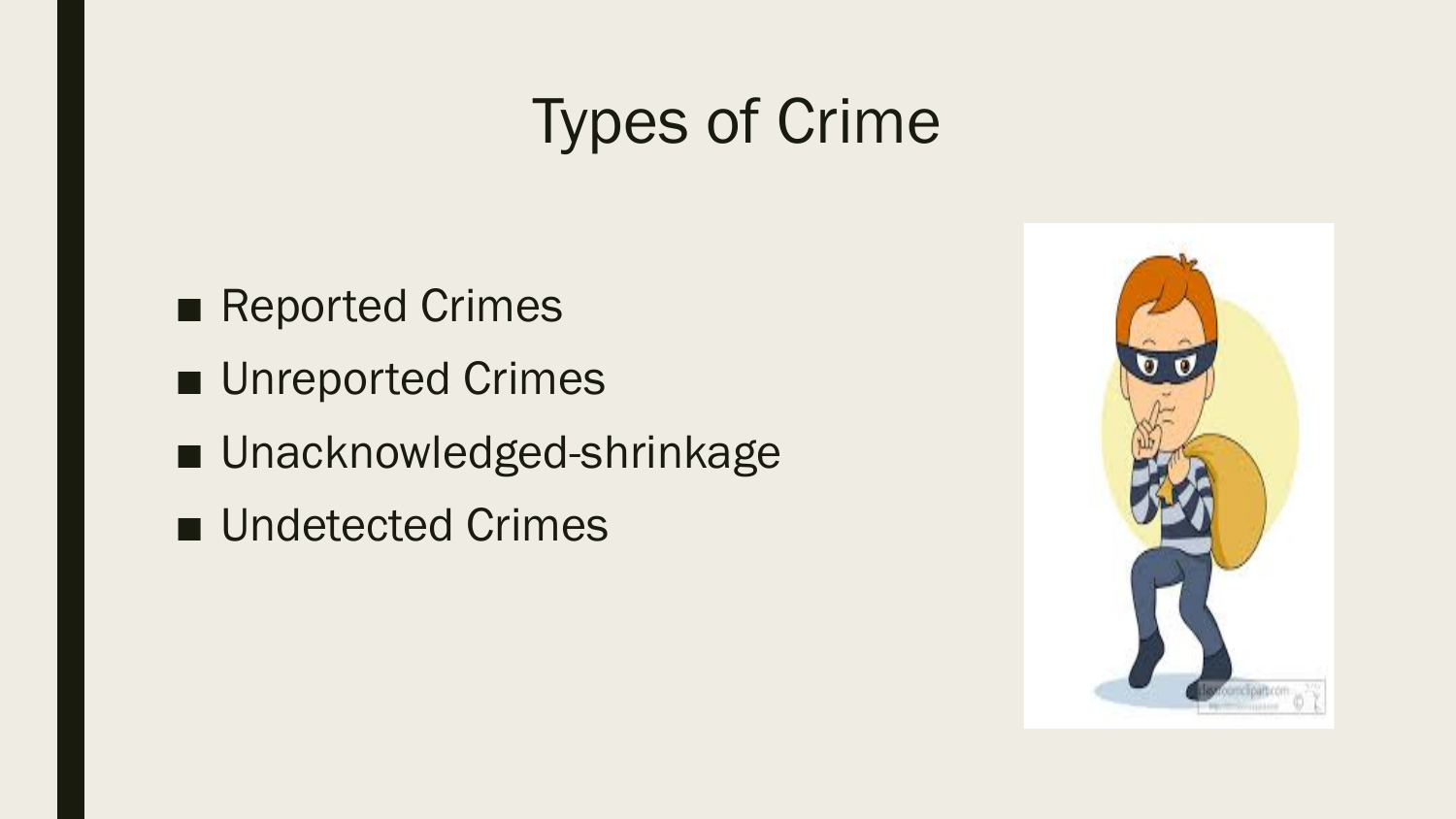# Crime Prevention

■ Crime Prevention is the anticipation, recognition and appraisal of a crime risk and the initiation of some action to remove or reduce the risk.

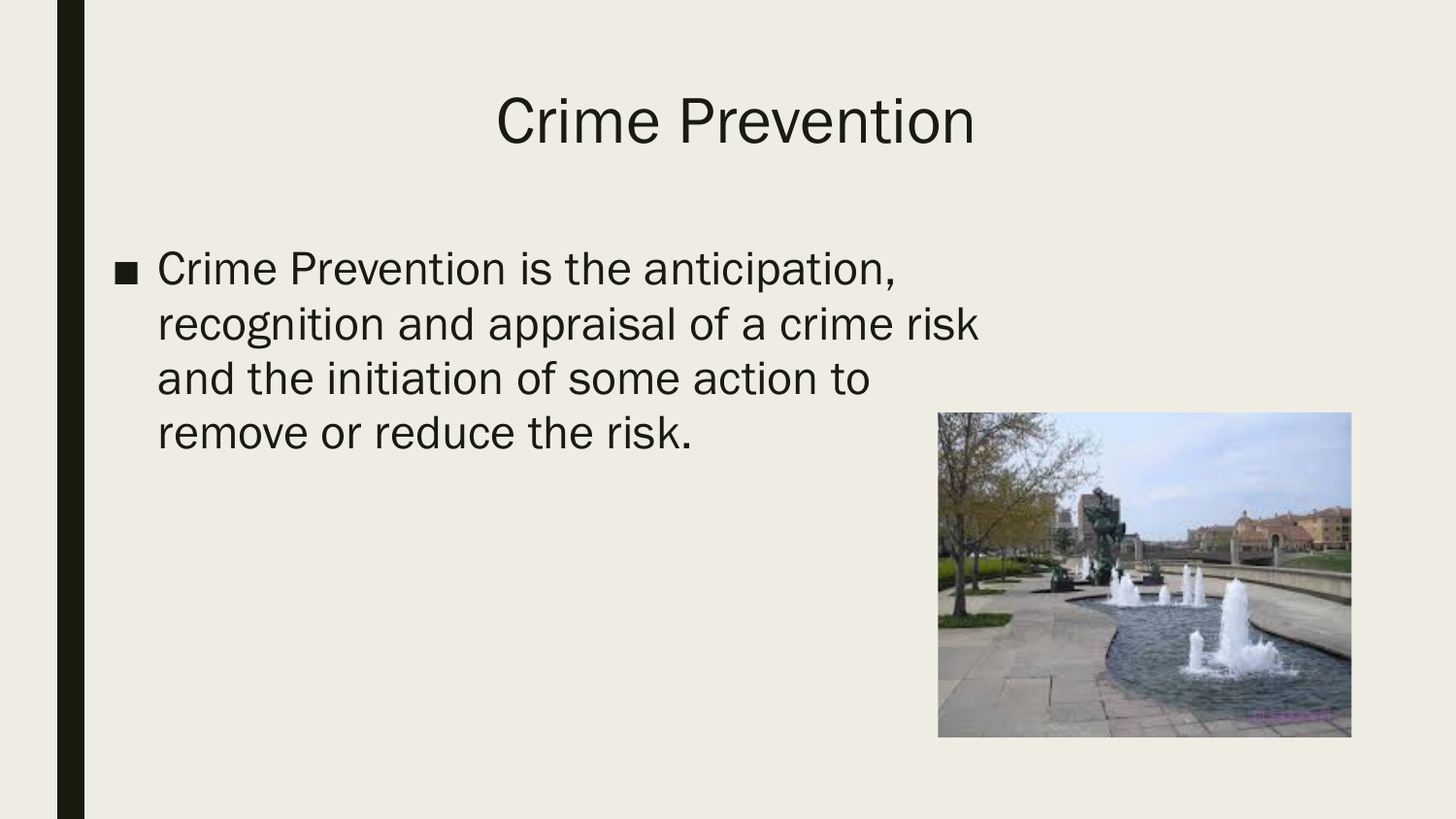# Target Hardening

- One of the most obvious and prevalent means to prevent crime.
- Tries to make crime targets physically difficult to penetrate.
- Includes locks, reinforced walls, fortified doors, bars, laminated glass.
- Related to urban fortress model. Makes no attempt to deal with street crime.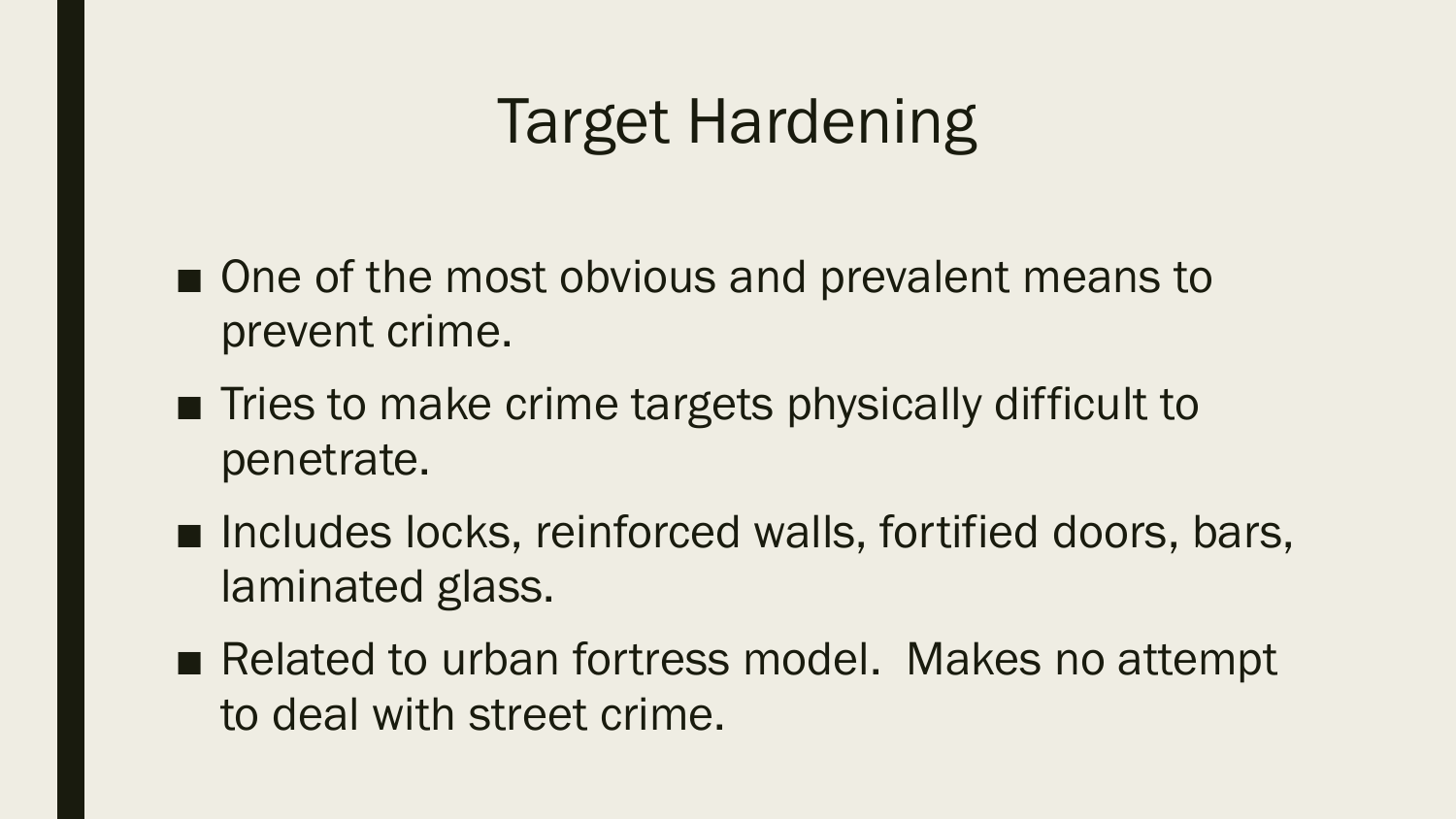# CPTED

■ Crime ■ Prevention ■ Through ■ Environmental ■ Design

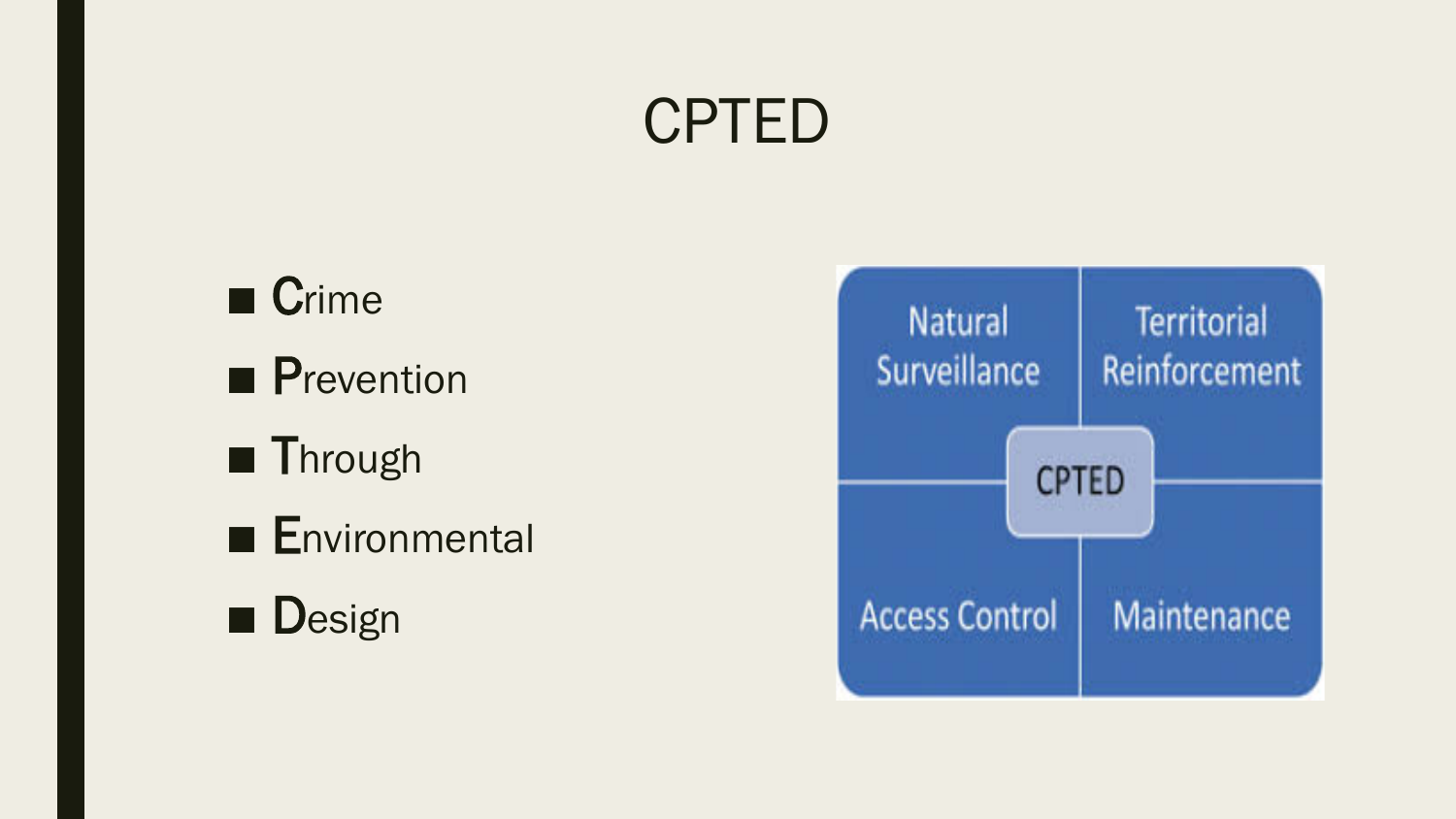# Crime Prevention Through Environmental Design

■ CPTED uses various tools to evaluate environmental conditions and utilize intervention methods to control human / criminal behavior and reduce the fear of crime.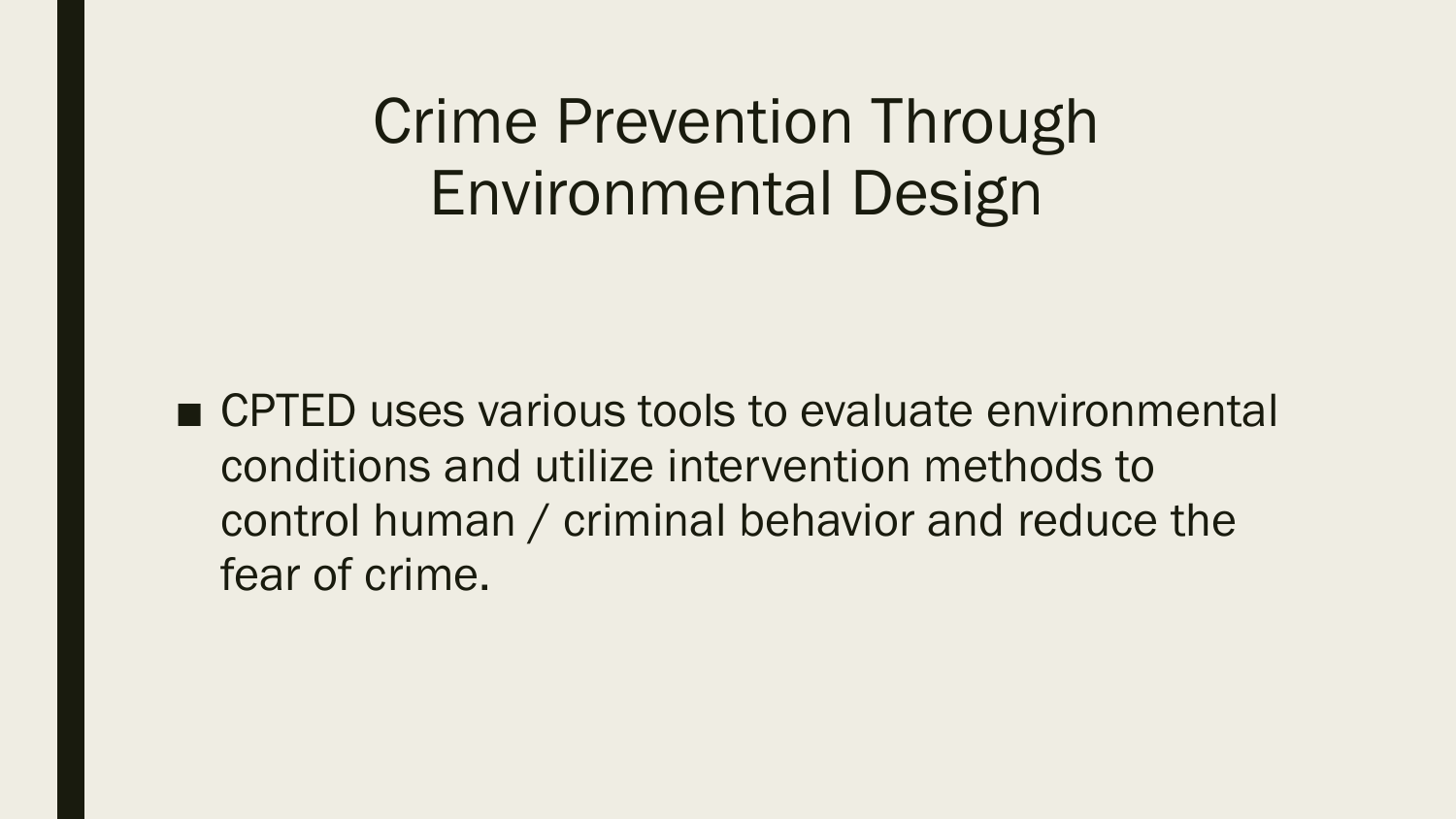# Crime Prevention Through Environmental Design

■ Law Enforcement officers, planners, and architects who are specially trained in CPTED are now working together to ensure the proper design of structures, schools, and neighborhoods.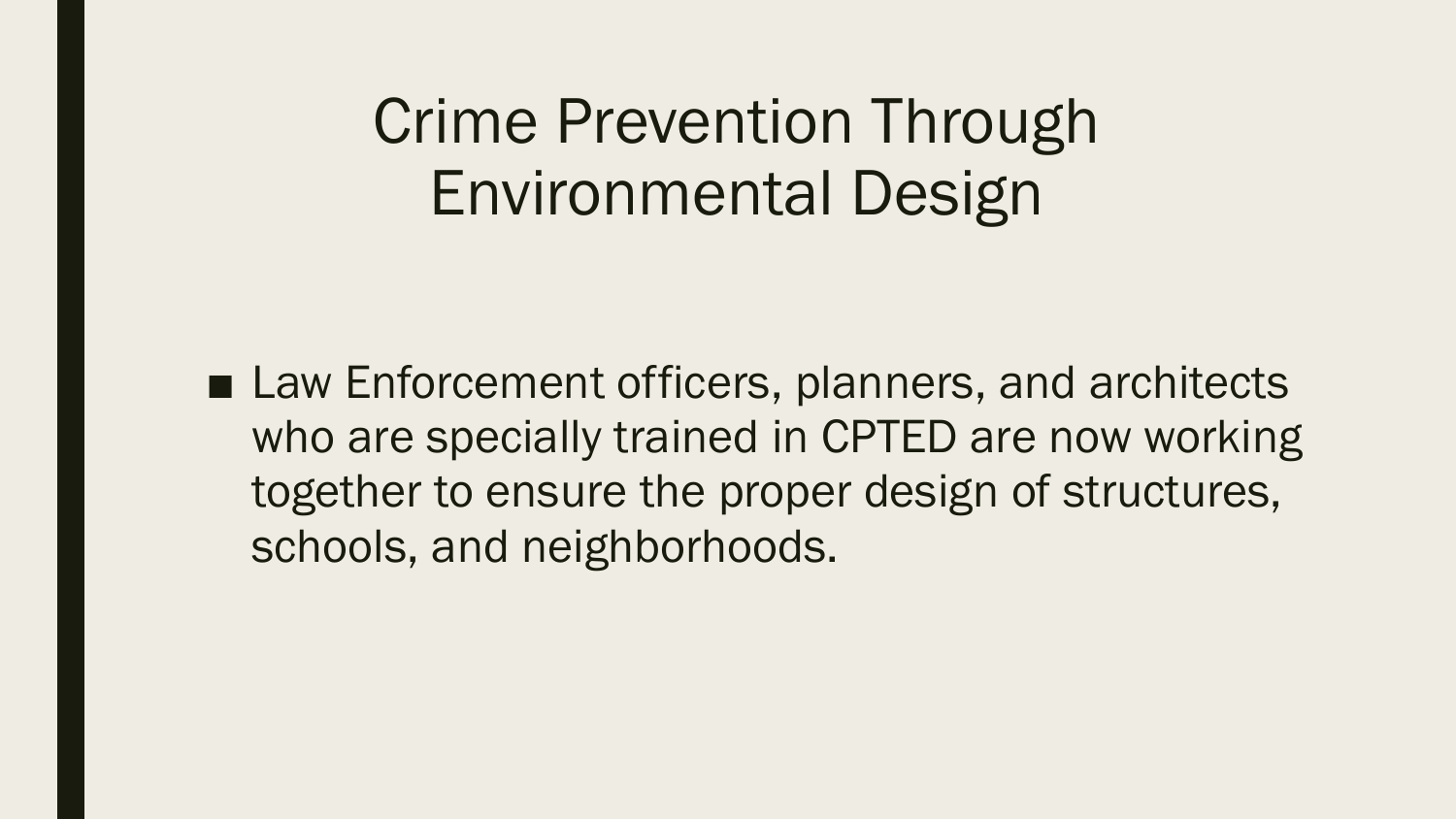# Crime Prevention Through Environmental Design

- CPTED is defined at "the **proper design** and effective use of the built environment that can lead to a reduction in the fear and incidence of crime and an improvement in the quality of life."
- Examples: Ground cover no higher than 2 feet Tree limbs hang no lower than 6 feet off the ground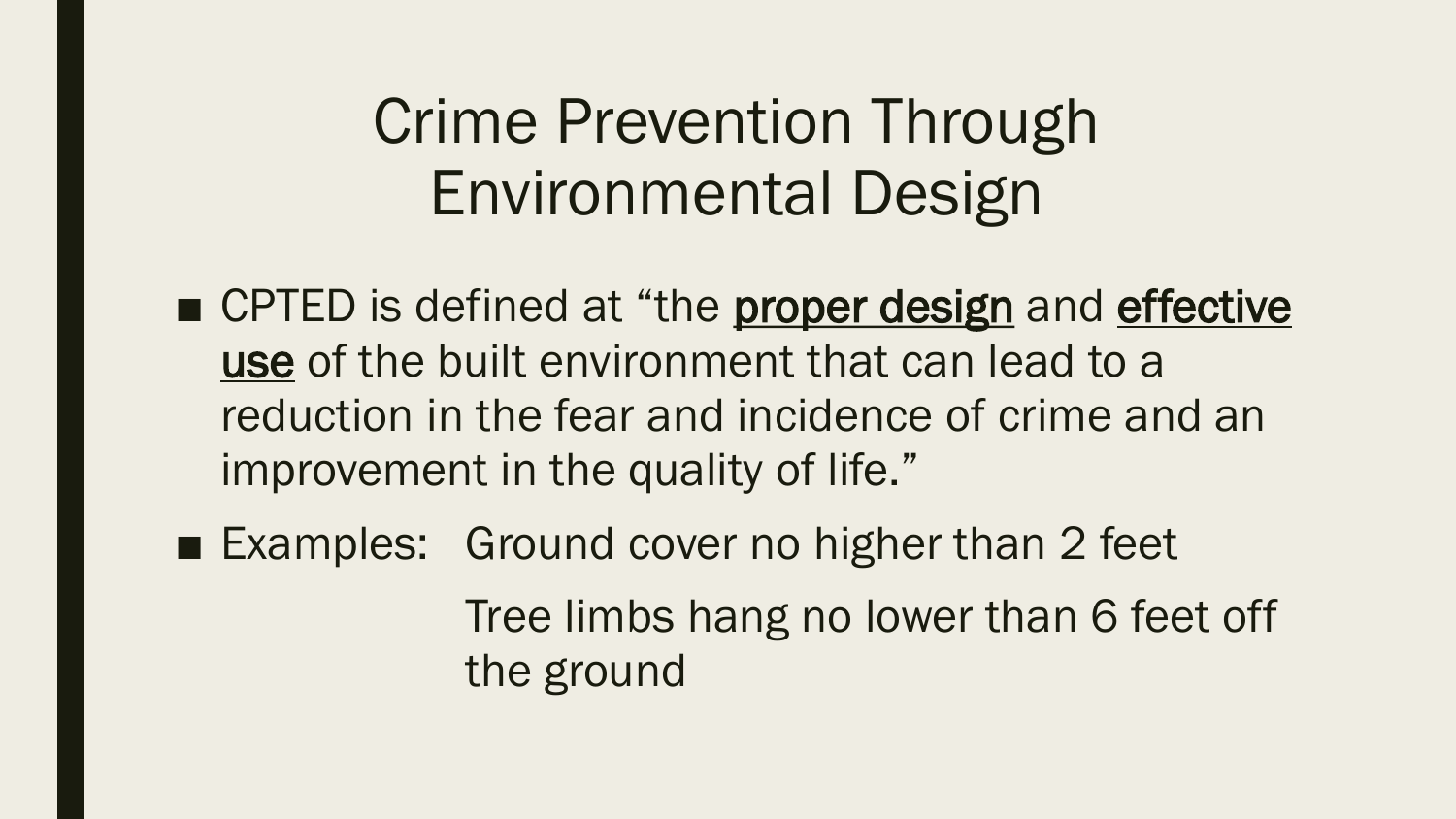### Design Defined

■ Includes *physical, social management, and law enforcement directives* that seek to affect positively human behavior as people interact with their environment.

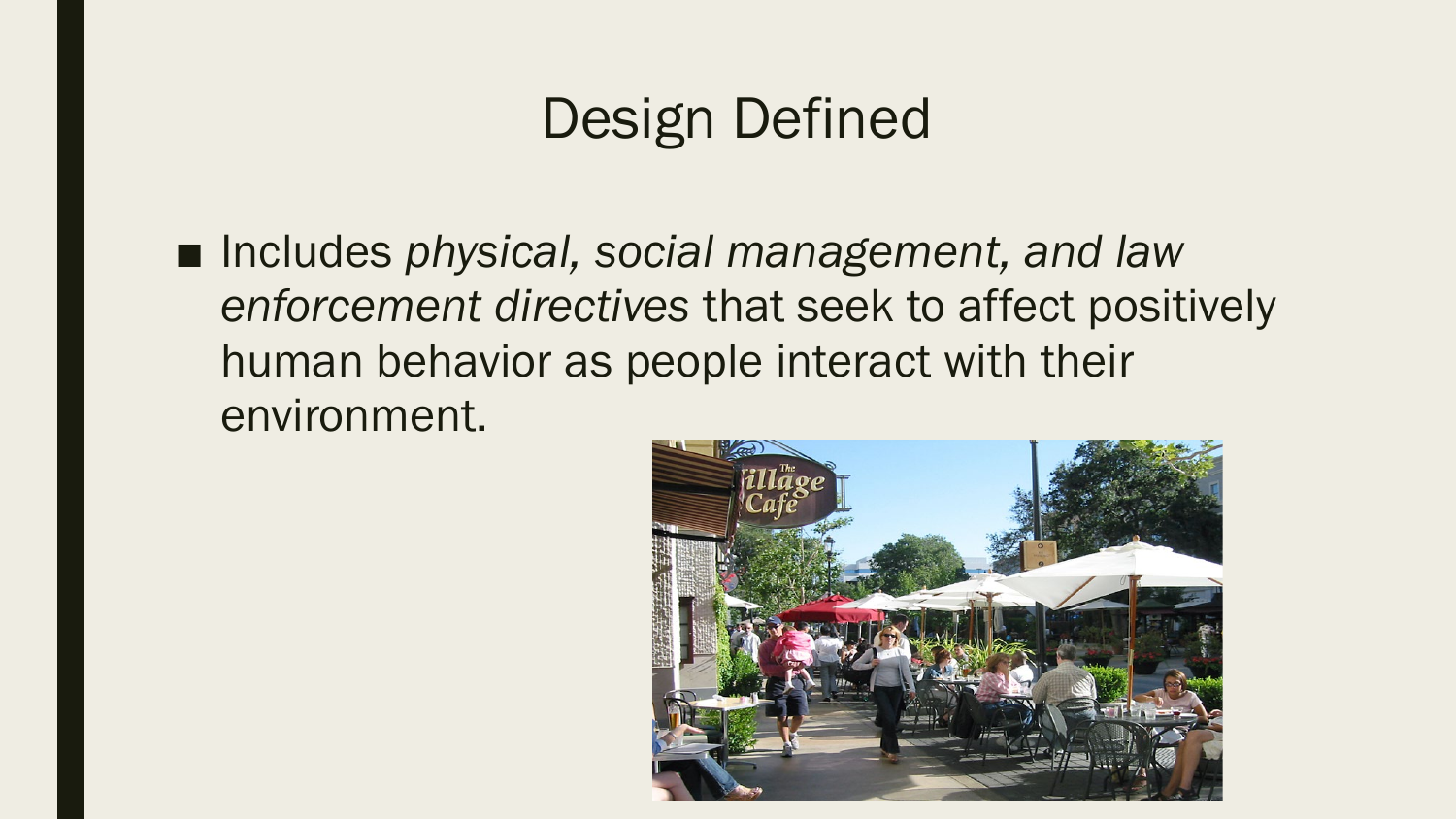#### Environment Defined

#### Includes the people and their *physical* and *social*  surroundings.

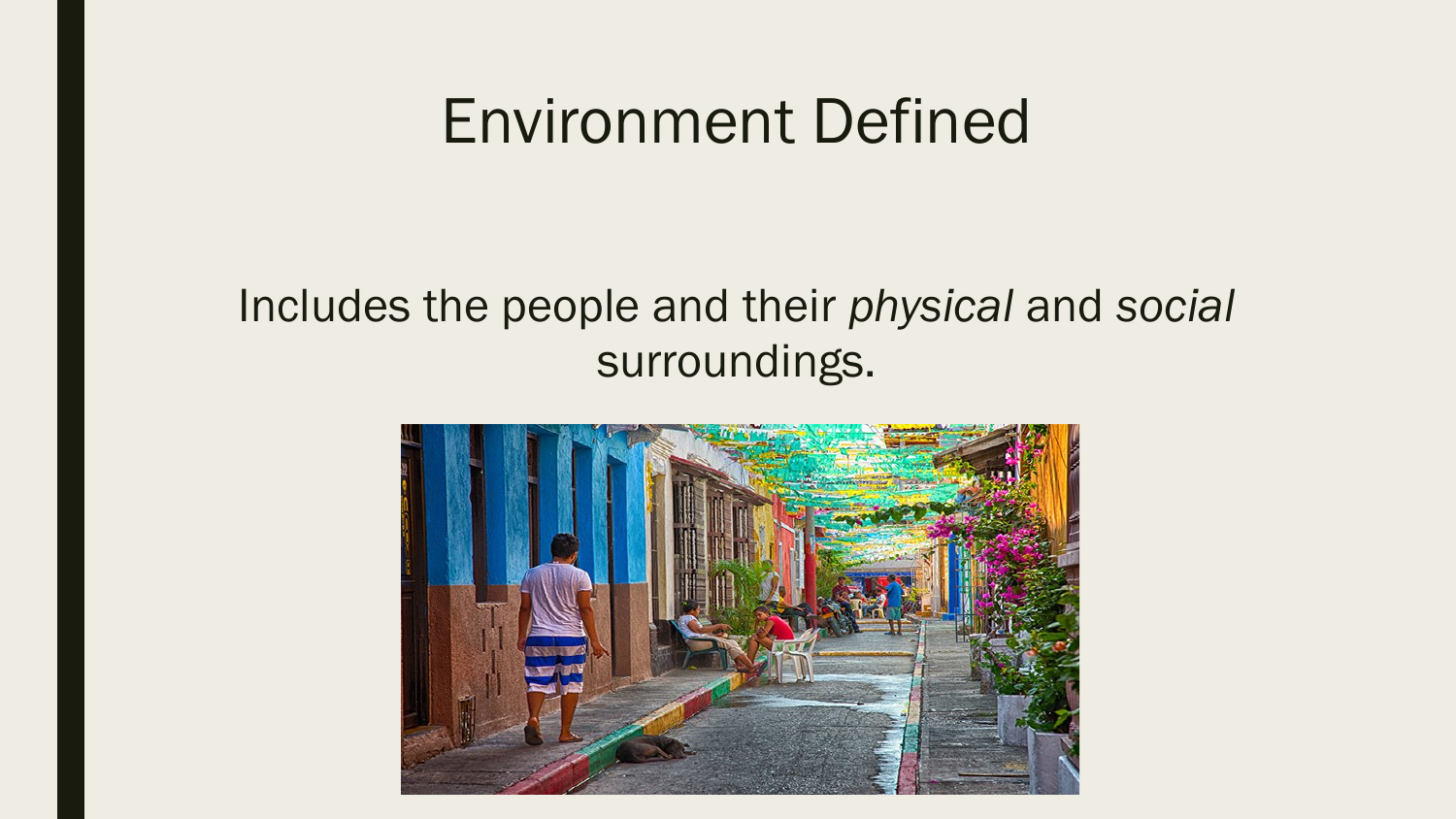### Environmental Cues

- $\blacksquare$  Assists criminals to help them locate targets in time and space.
- Individual cues can be associated with "safe" or "good" target or "unsafe" or "bad" targets.
- Criminals learn to recognize potentially "good" and "bad" crime sites and situations.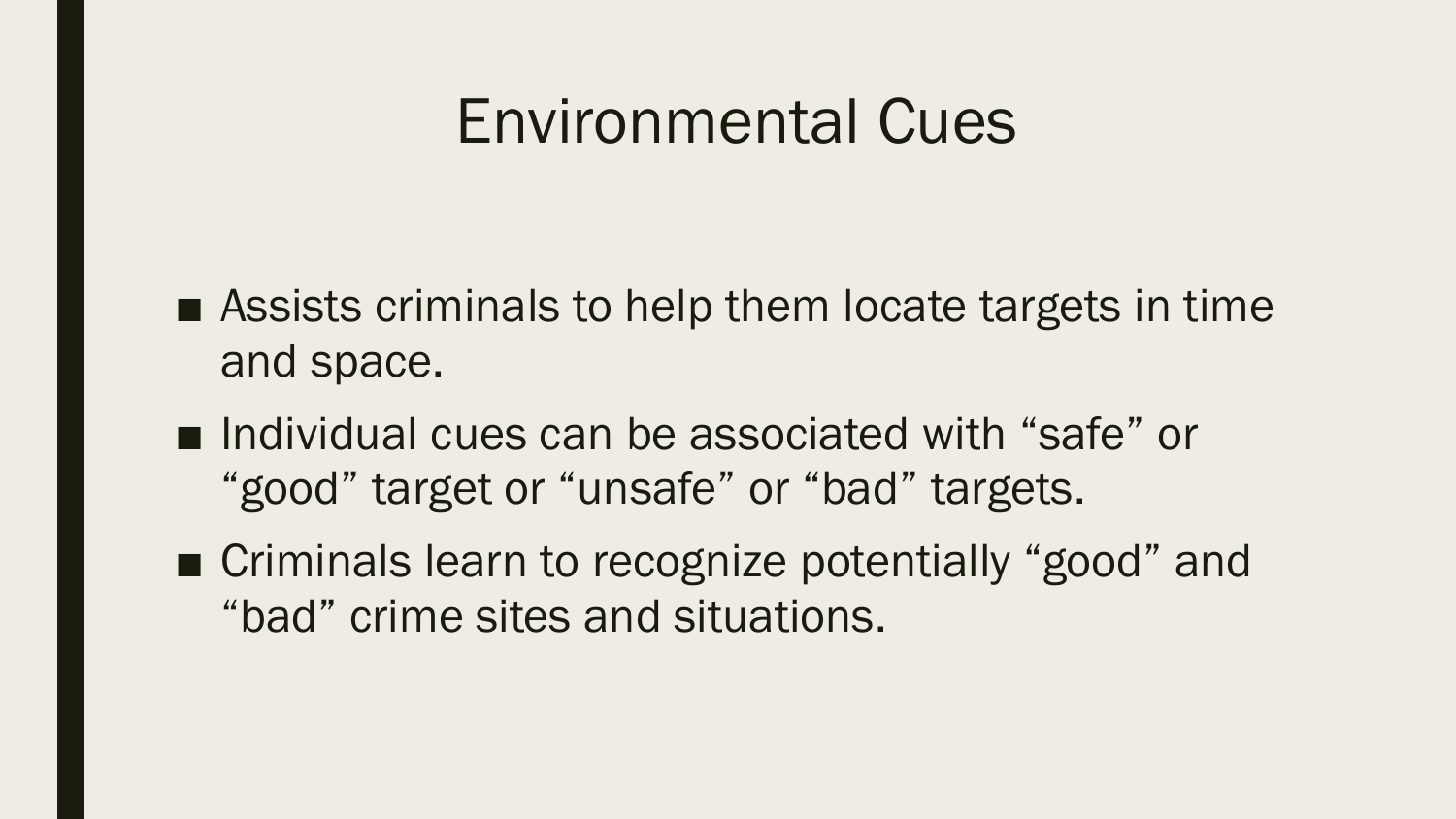# Design Defined

- Normal Users: Persons you desire to be in a certain place.
- Abnormal Users: Persons you do not desire in that space.
- Observers: Persons who have to be in that space to observe the human function.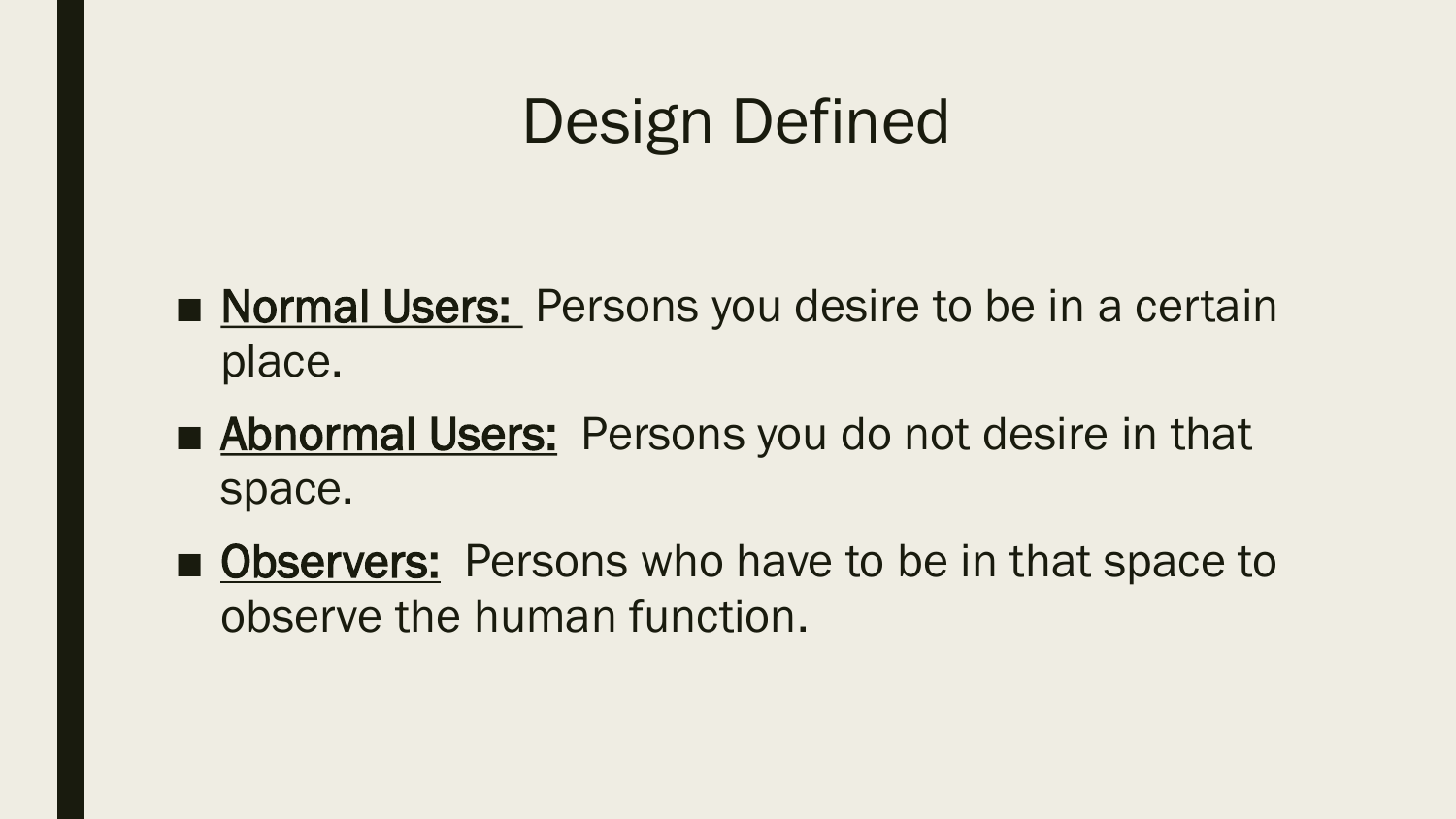### CPTED Emphasis

■ Physical environment

■ Behavior of people

■ Productive use of space

■ Crime / loss prevention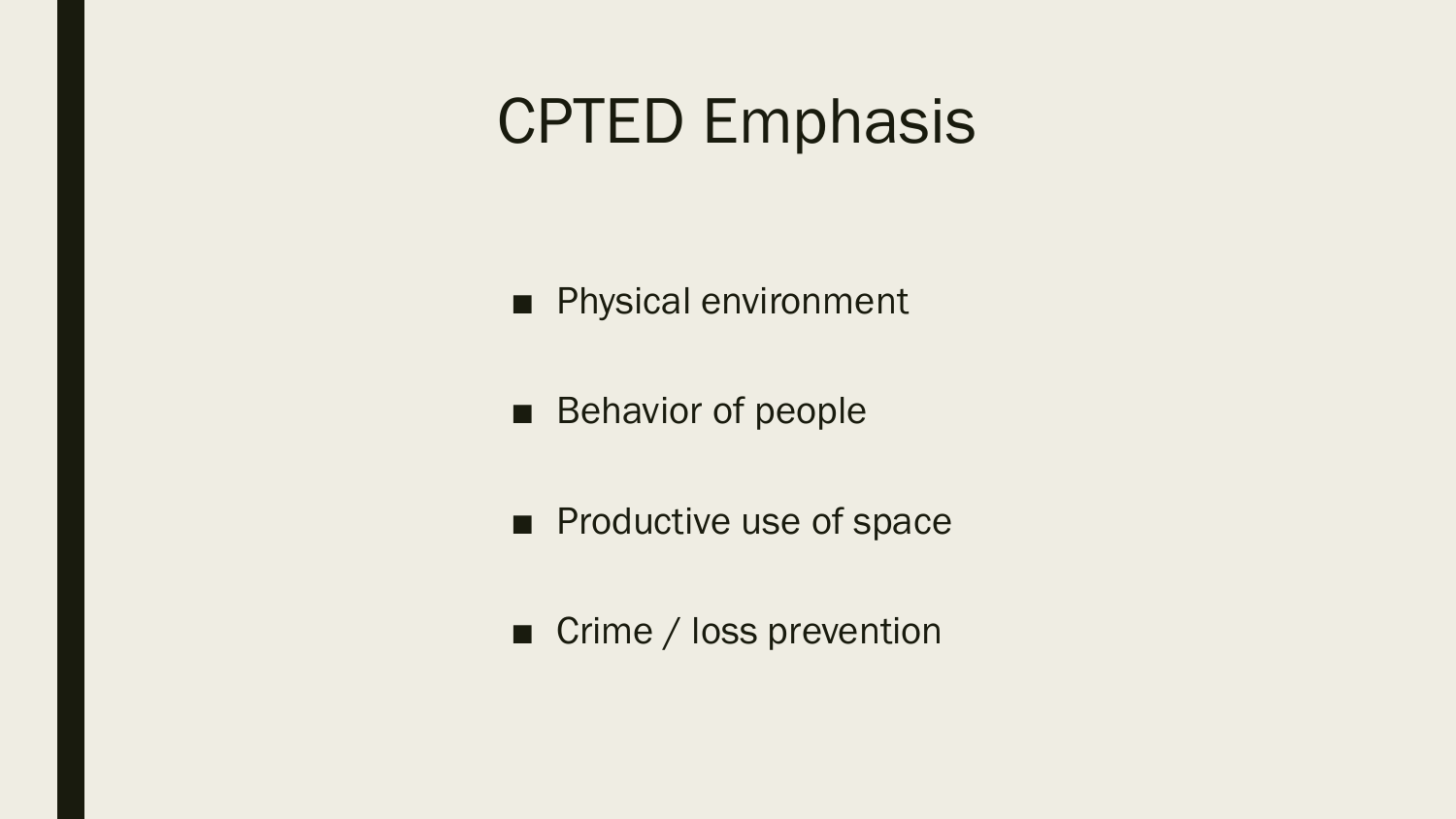#### Architecture

■ Architecture impacts the safety and security of a building in many different features including:

> Stairs and ramp design Interior and exterior lighting Parking lot designs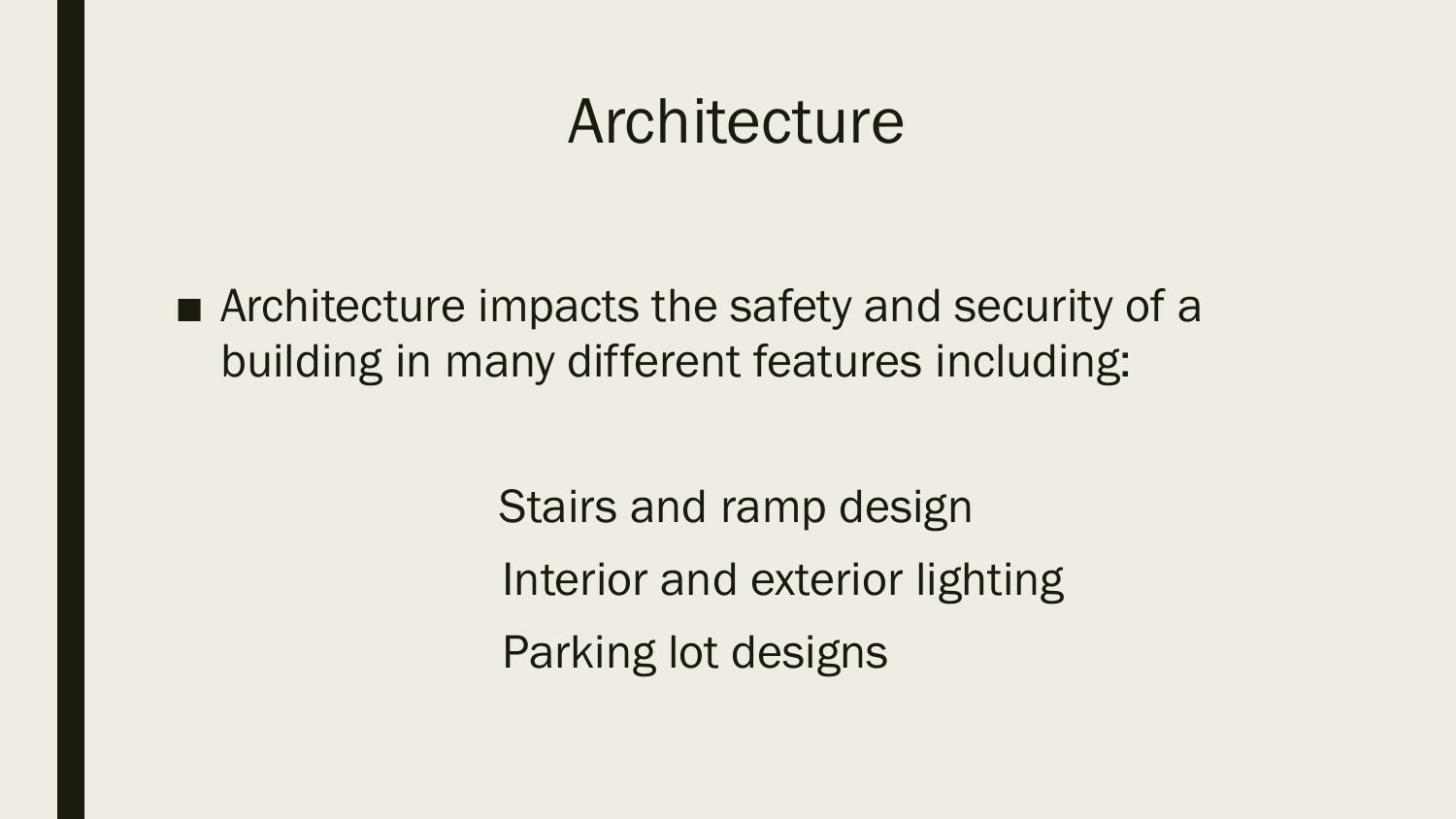### Architecture

#### ■ Elevators

- Doors and Windows
- Blind spots or ambush points
- Restrooms/Comfort Stations
- Building circulation patterns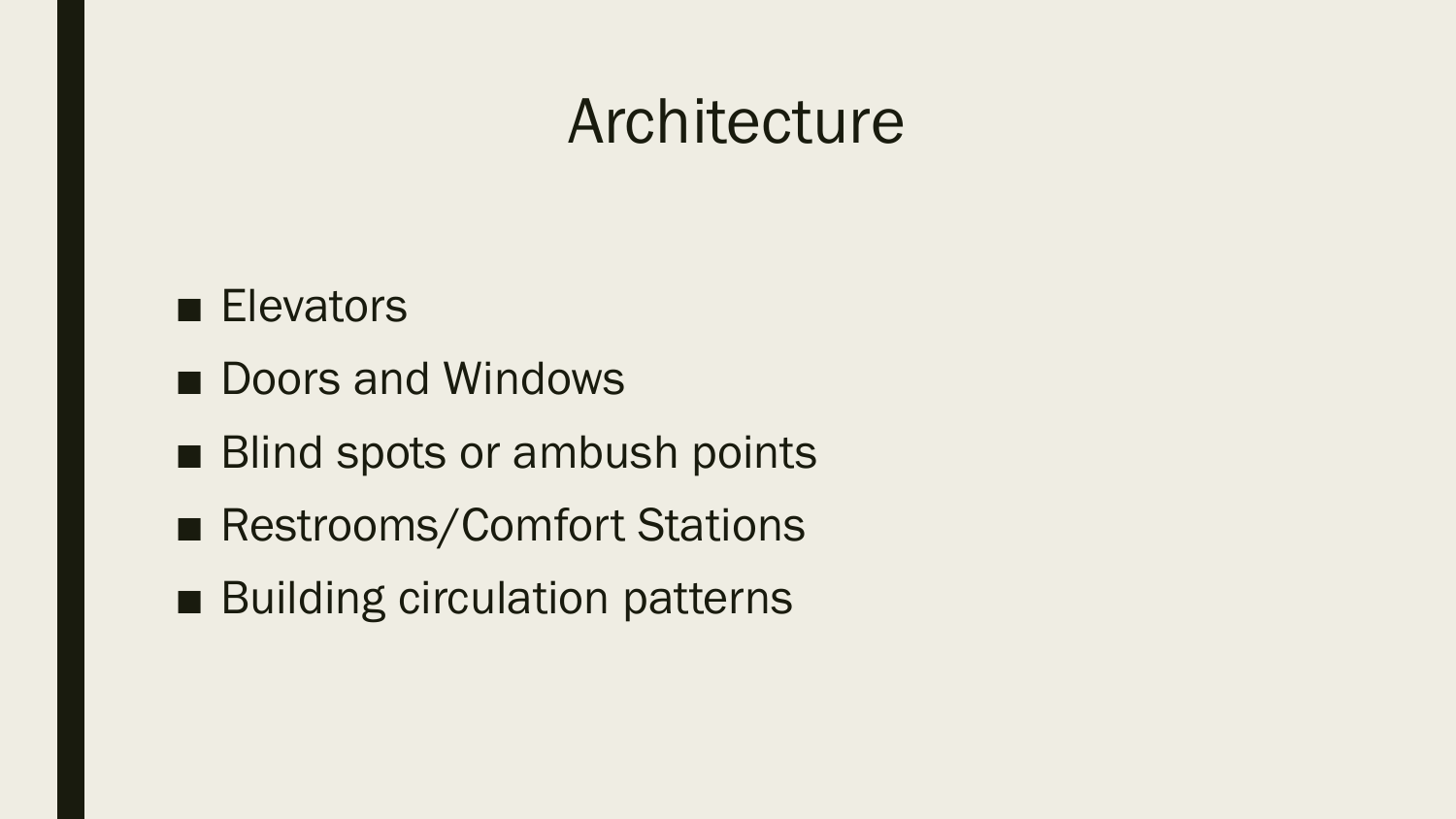# STAIRWELL



VS

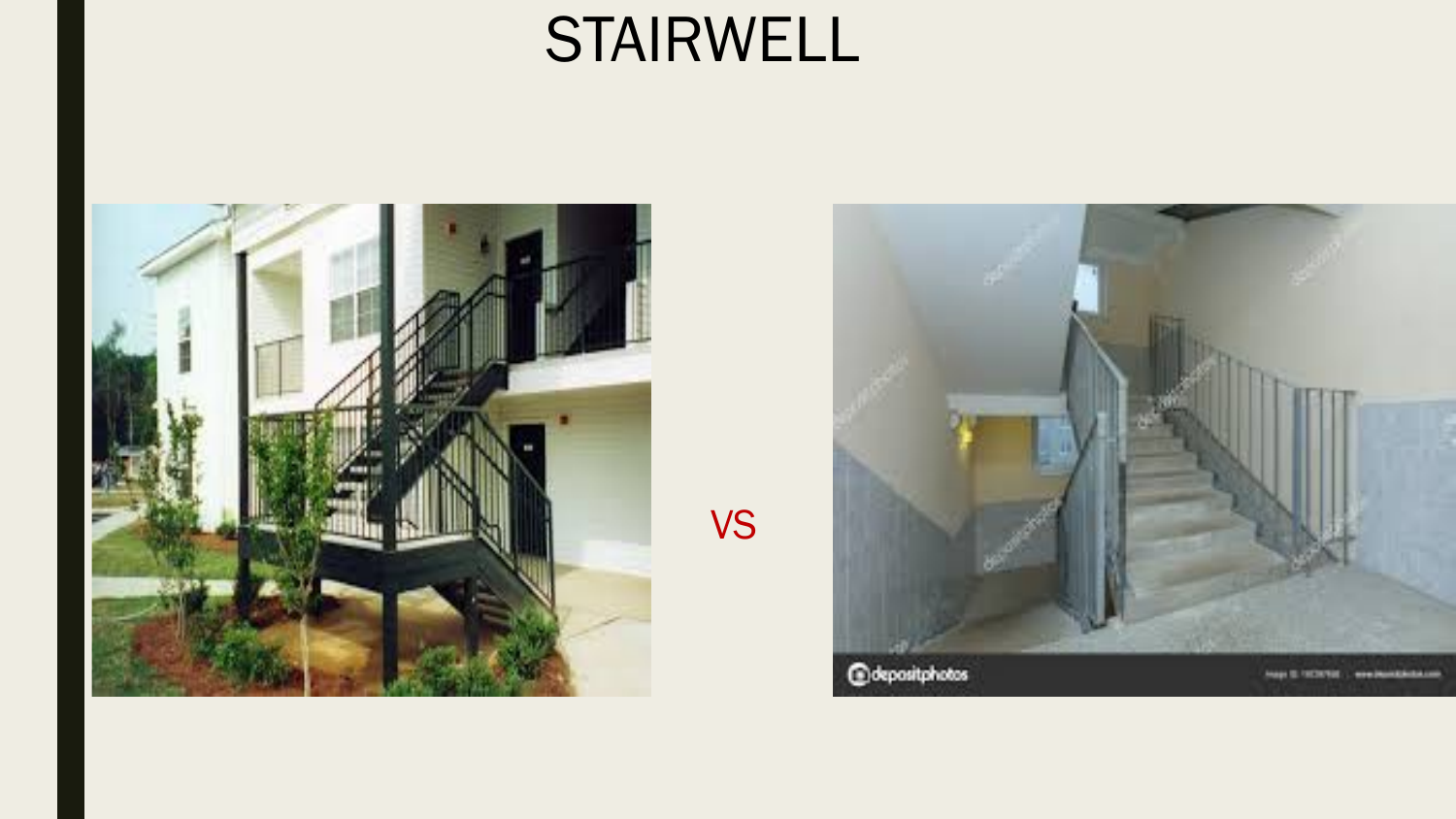# INTERIOR AND EXTERIOR LIGHTING



#### Good Lighting





#### Bad Lighting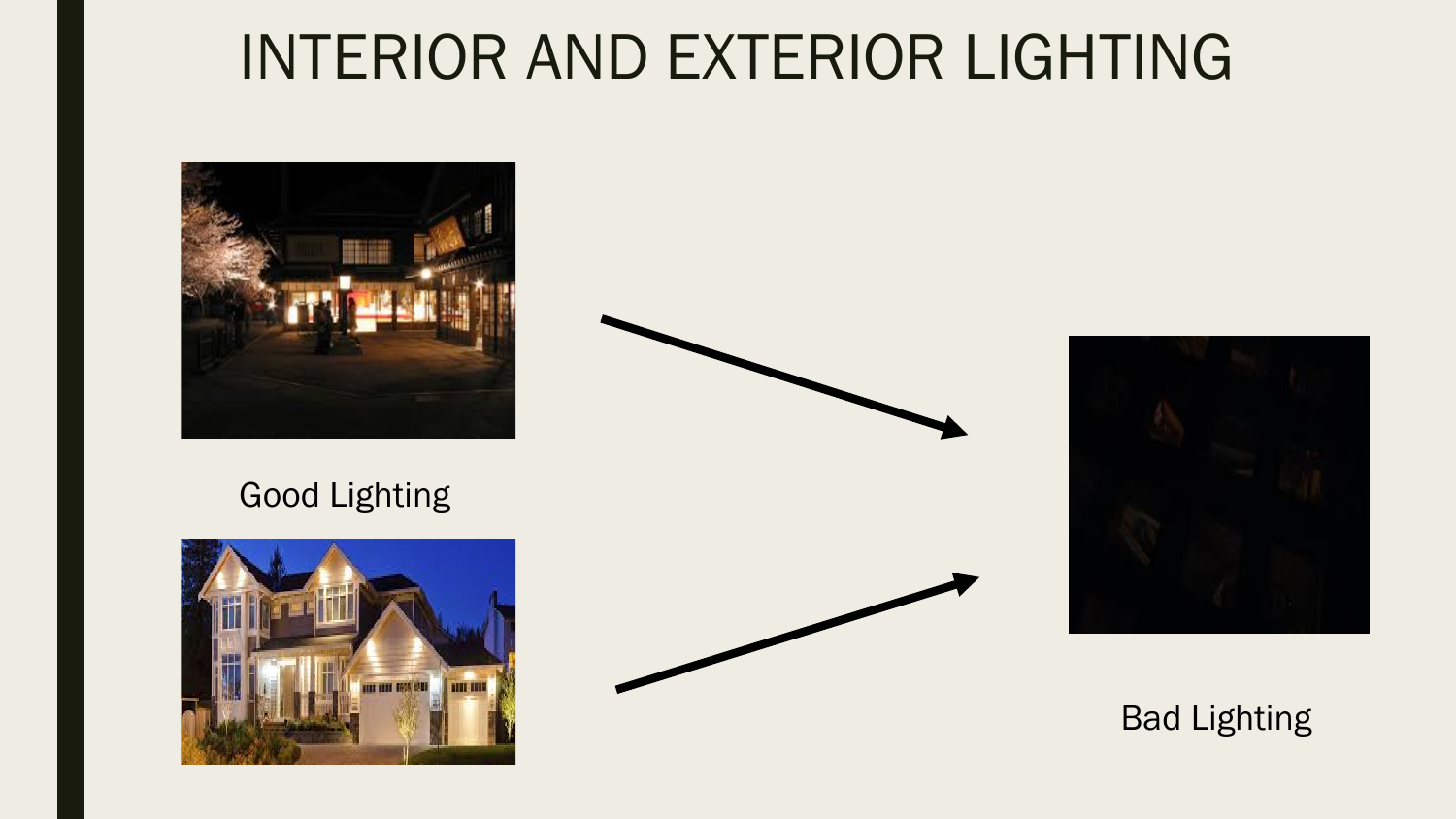# Social Management

■ The real power and effectiveness of a CPTED program lies in the fact that all the parties involved in the development process can benefit. This includes the city, the property owner, the developer, and the public. CPTED is about people and quality of life.



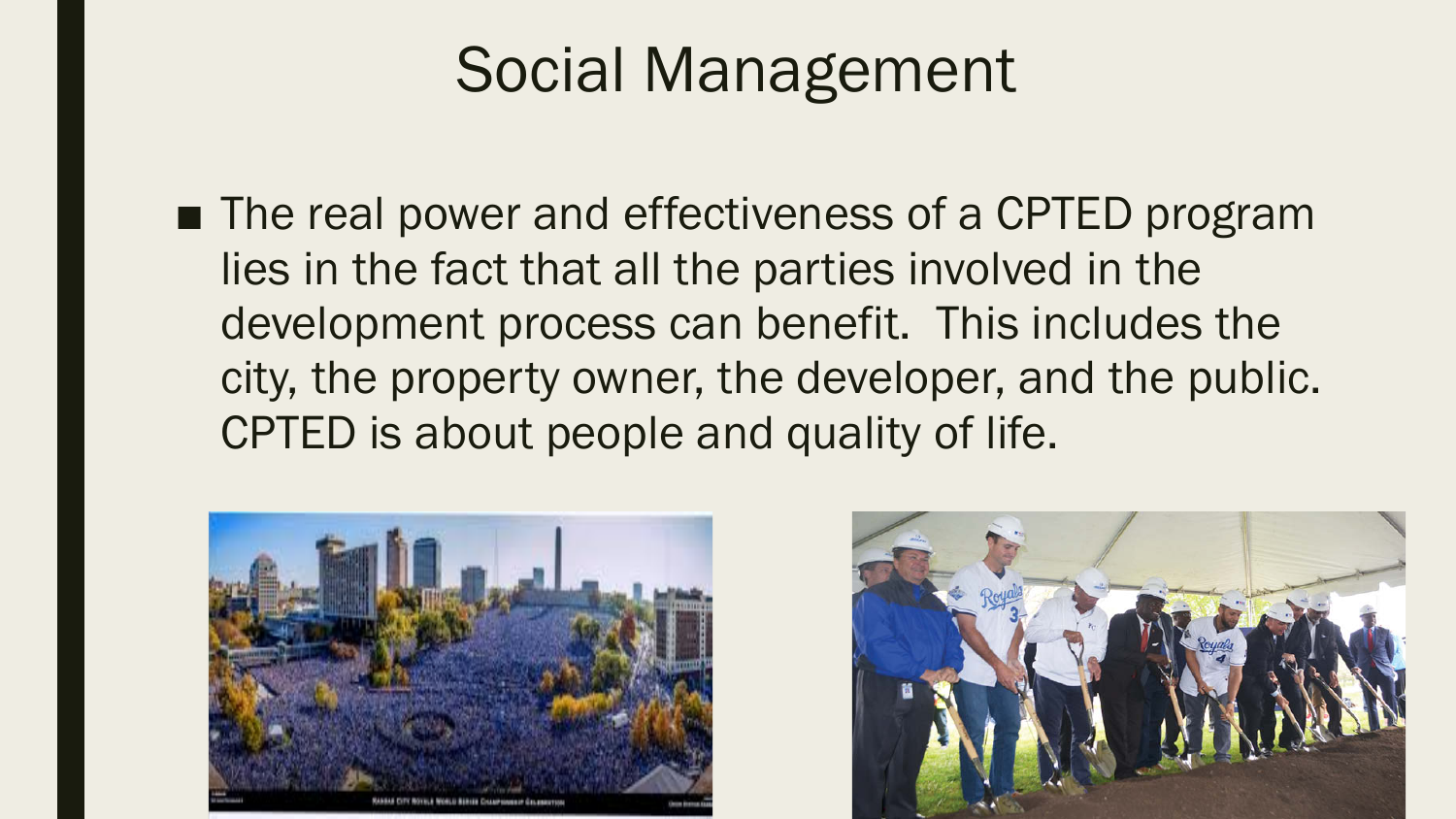# Natural Surveillance

The placement of physical features, activities, and people in a way that maximizes visibility. Such areas can be created by:

- Designing landscapes that allow clear, unobstructed views of surrounding areas.
- Improving visibility with lighting or transparent building materials.
- Avoid lighting that creates glare or shadows.
- Avoid the creation of building entrapment areas.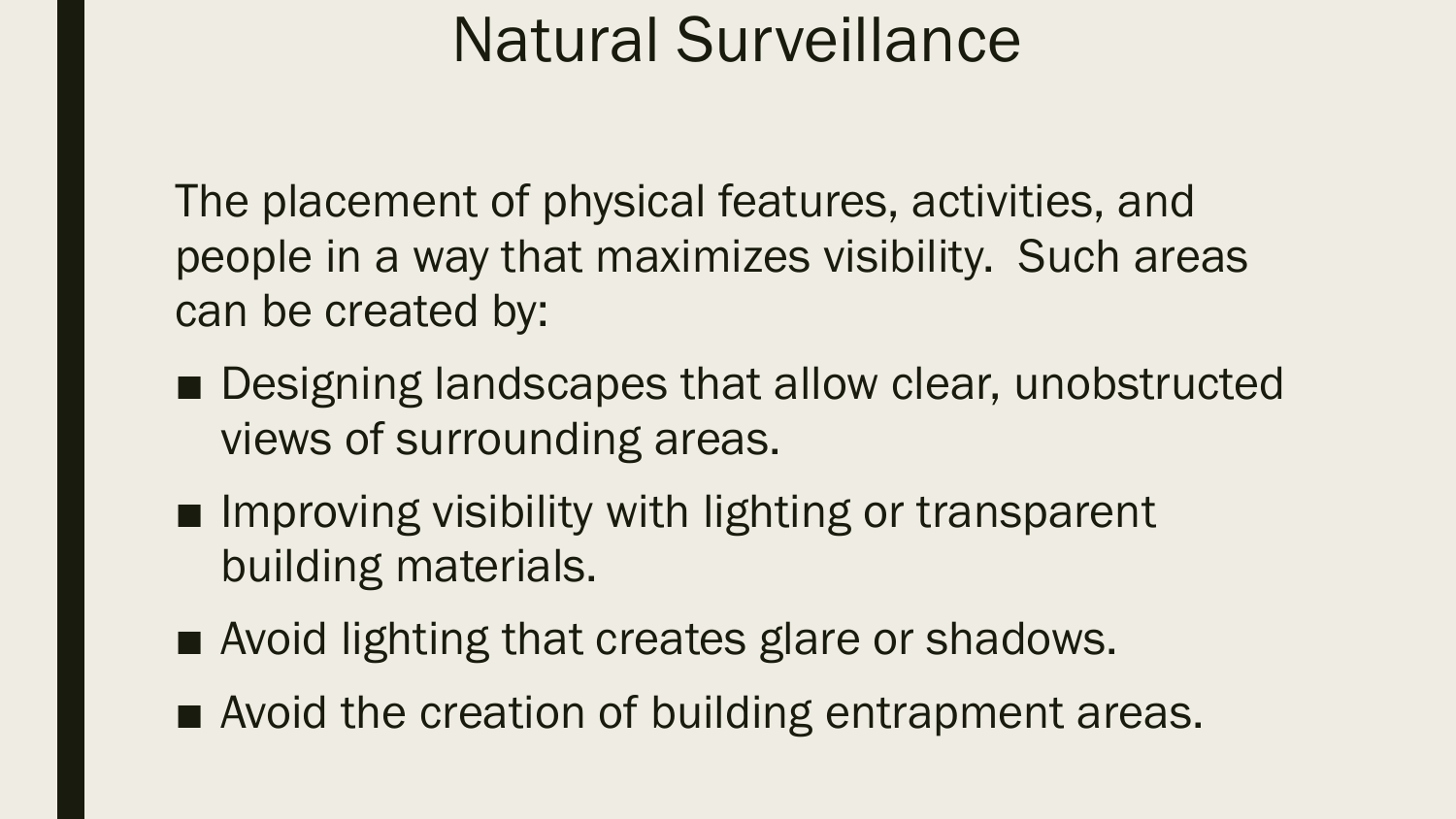# Natural Surveillance

Natural Surveillance increase the threat of apprehension by taking steps to increase the perception that people can be seen.



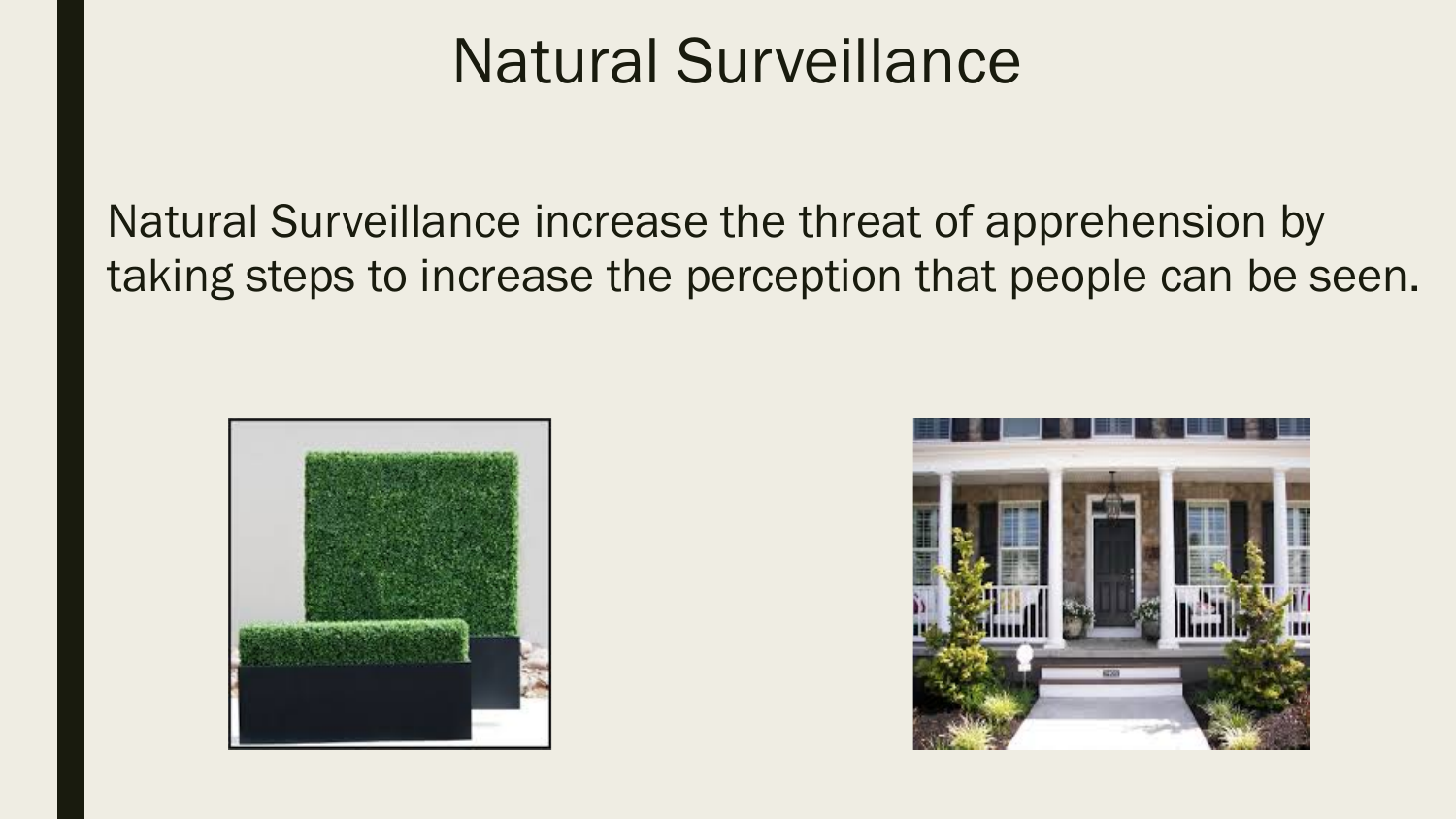#### Natural Access Control

Natural access control means controlling access to a site. People are physically guided through a space by the strategic design of streets, sidewalks, building entrances, and landscaping.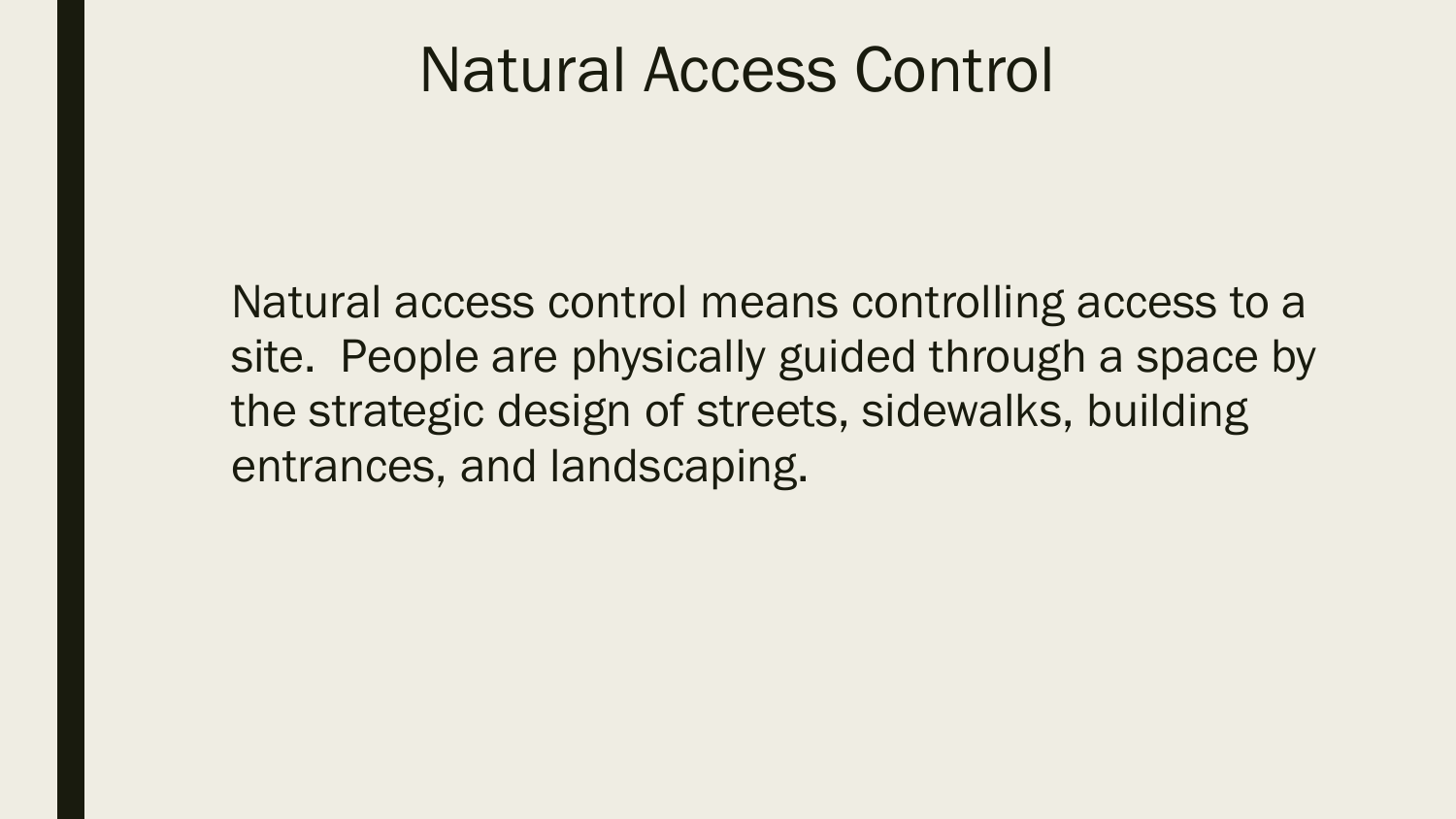# Natural Access Control (Cont.)

It can be achieved by:

- Ensuring that entrances are visible, well lit, and overlooked by windows.
- Clearly defining entryways and by controlling other points of access to a site.
- Highlighting main entrance.
- Clearly mark public walkways and paths.
- Comprehensive wayfinding system.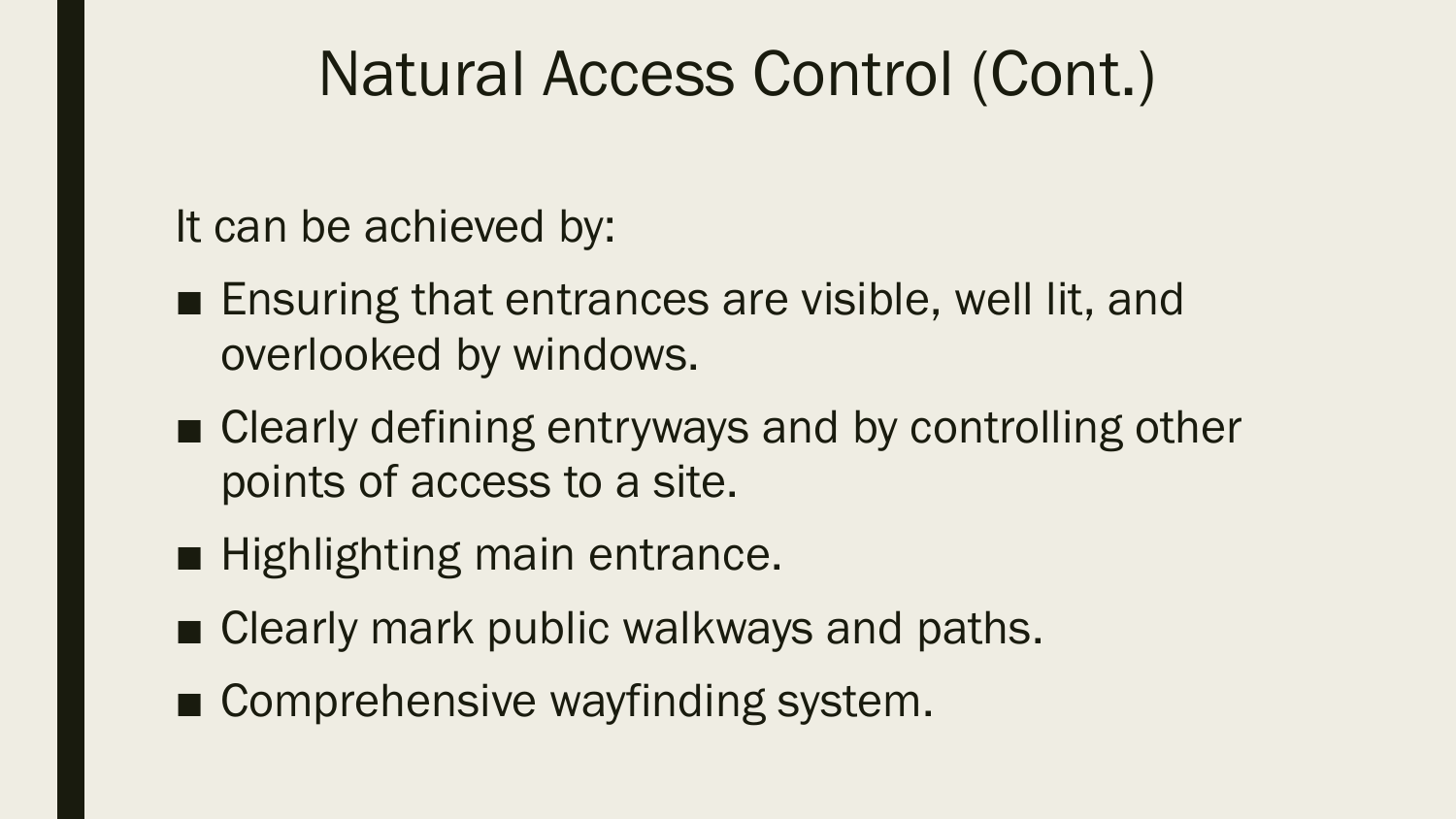# Natural Access Control (Cont.)

#### ■ Examples of entryways:





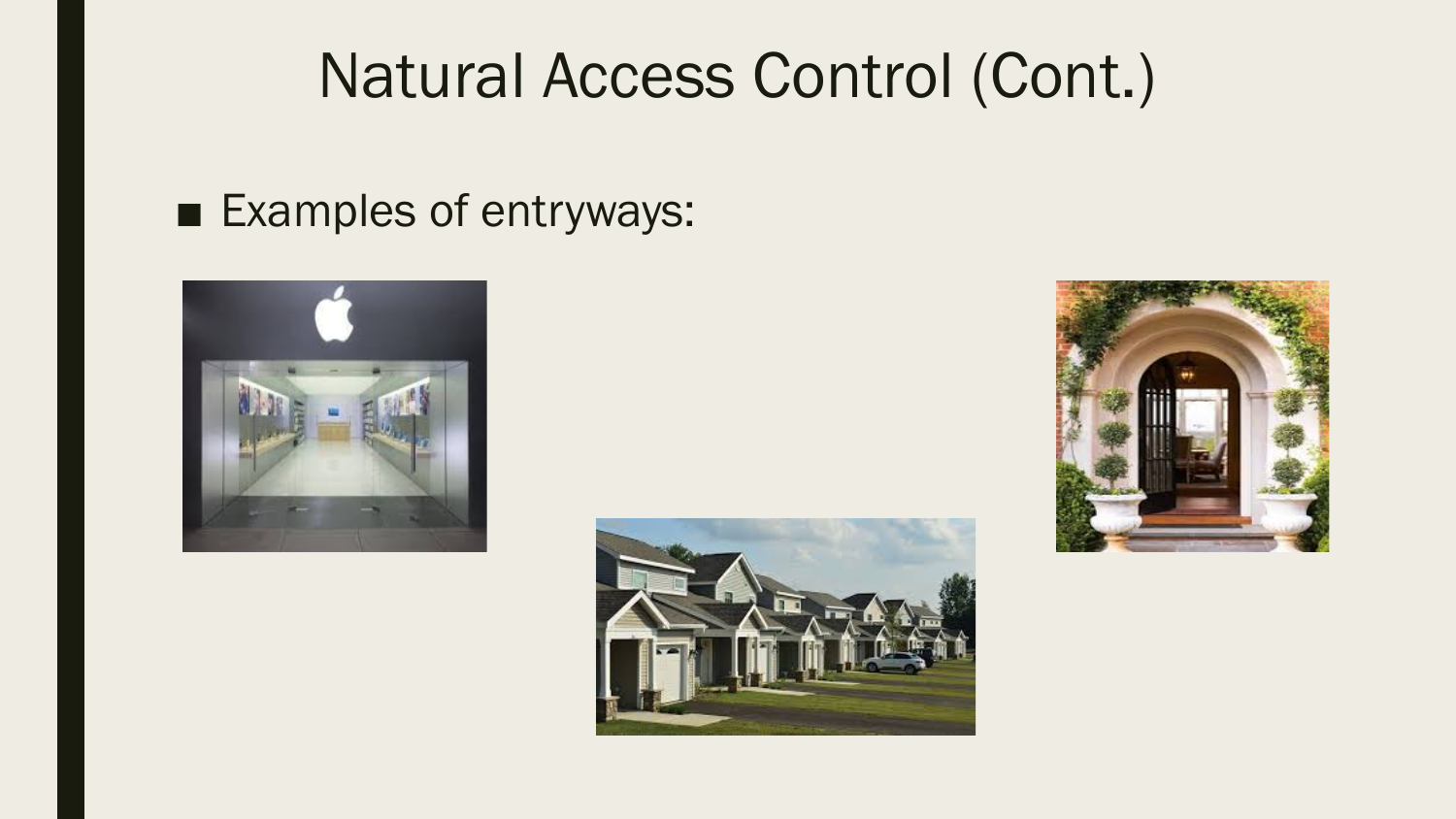# Natural Access Control (Cont.)

#### ■ Public walkways and paths.







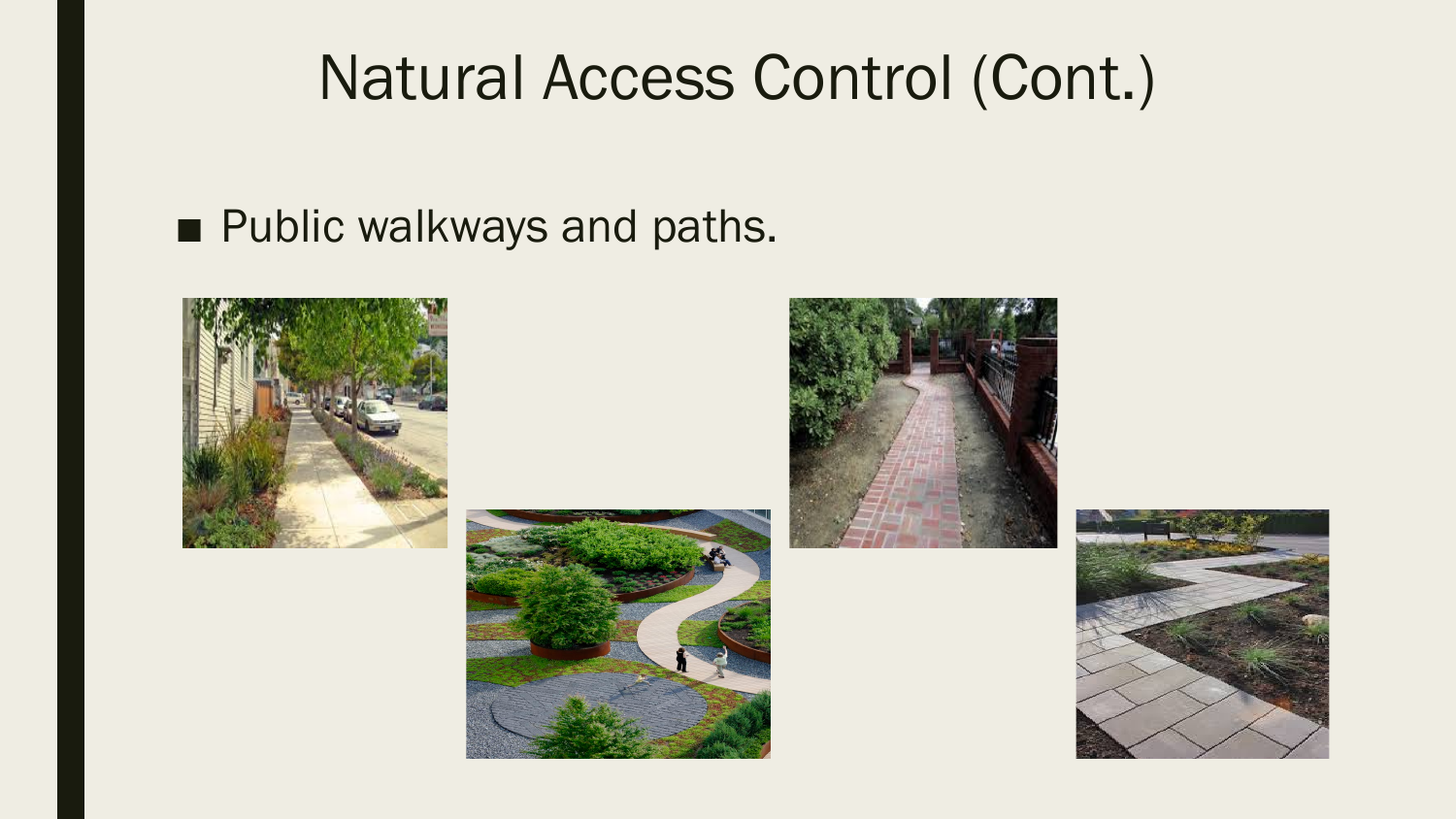# Territorial Reinforcement

(Refers to people's sense of ownership)

■ In CPTED it refers to the development of areas or places where the users feel a strong sense of ownership. It is an umbrella concept, embodying all natural surveillance and access control principles.

■ Territorial reinforcement is the use of physical attributes that express ownership such as fencing, pavement treatments, signage, and landscaping.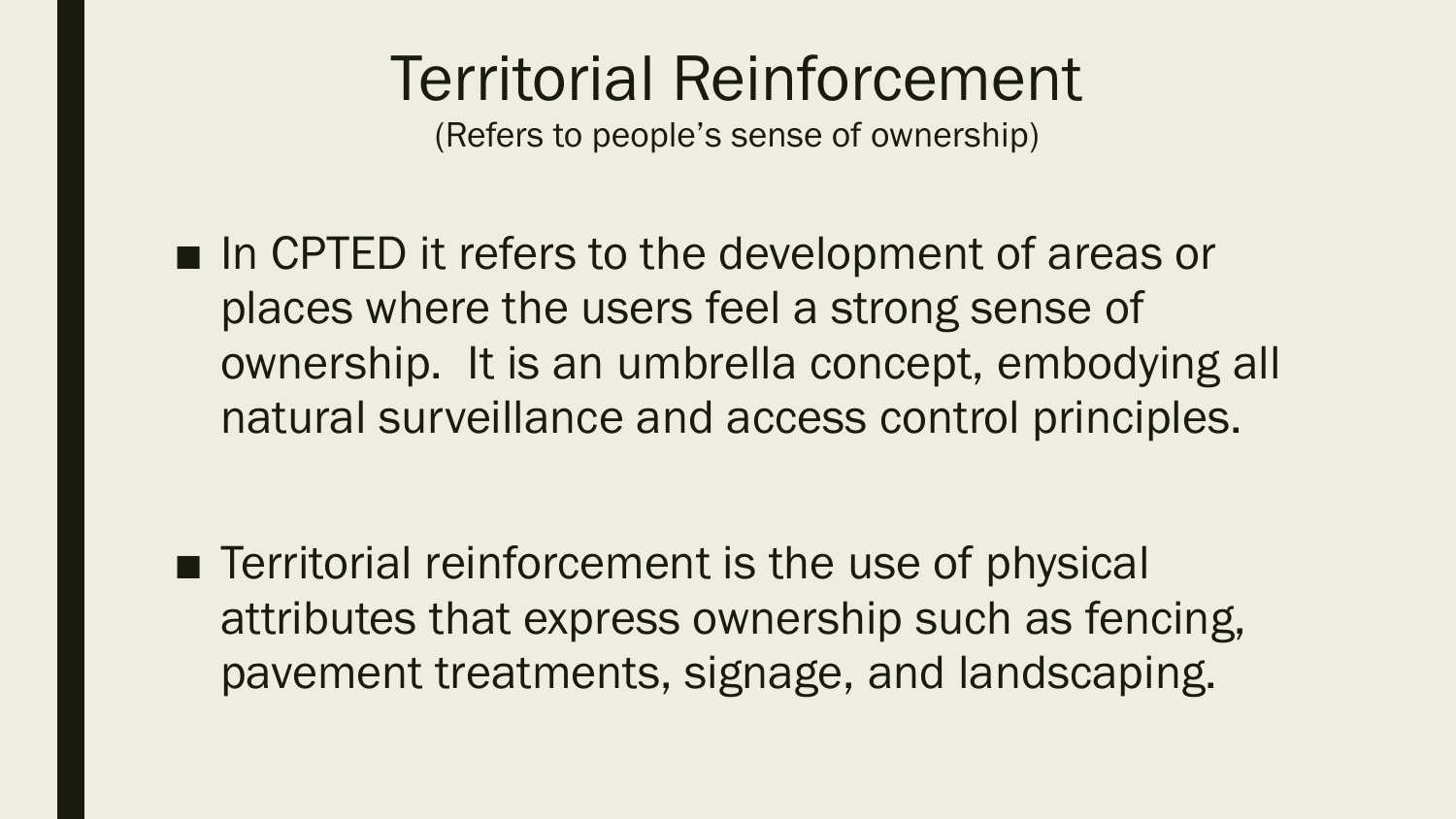### Maintenance

- Allows for the continued use of a space for its intended purpose.
- Serves as an additional expression of ownership.
- Prevents reduction of visibility from landscaping overgrowth and obstructed or inoperative lighting.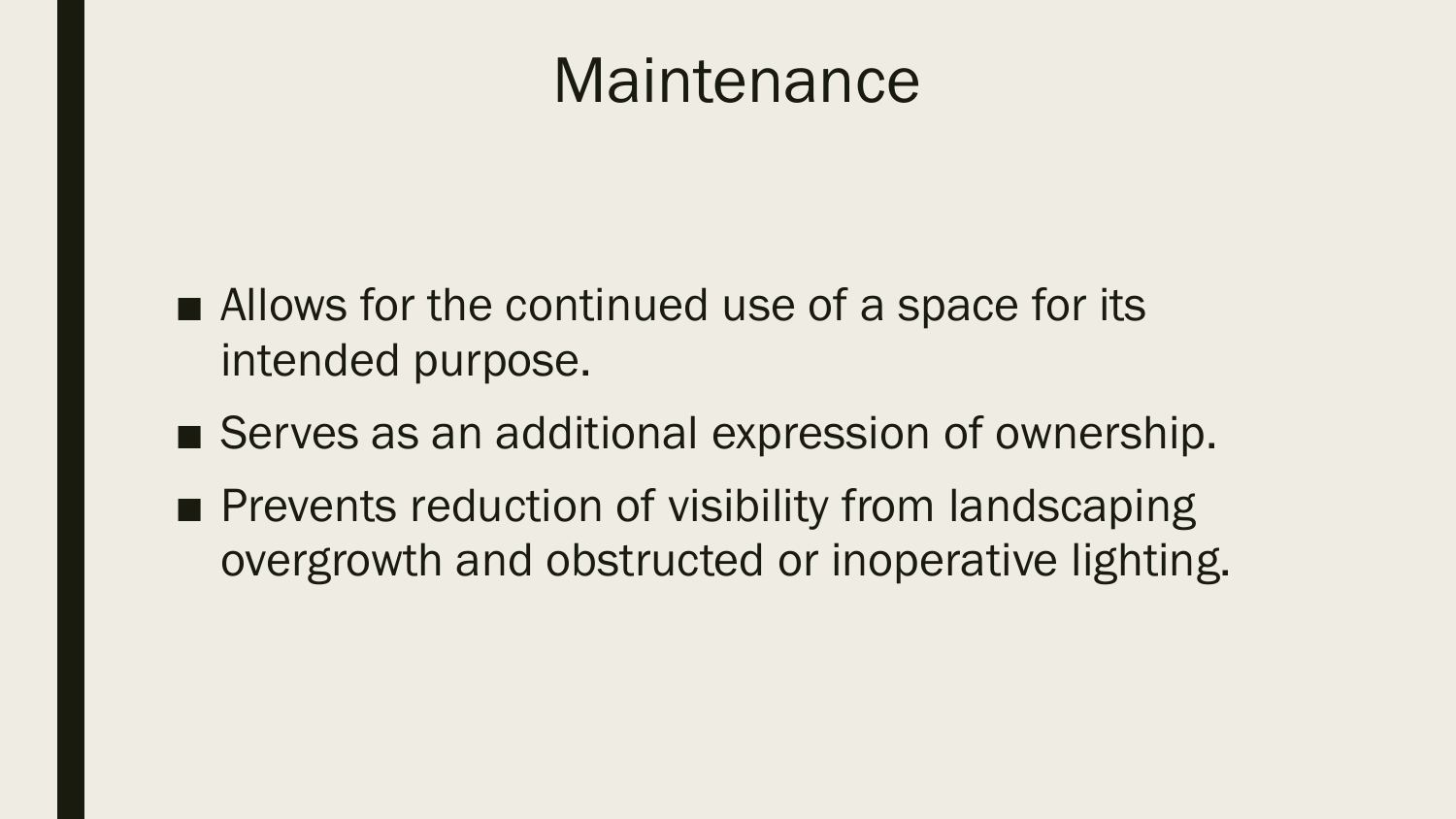### Maintenance

#### ■ Broken Window Theory

- The presence of a broken window will entice vandals to break more windows in the vicinity:
	- Vandalism/graffiti encourages more vandalism/graffiti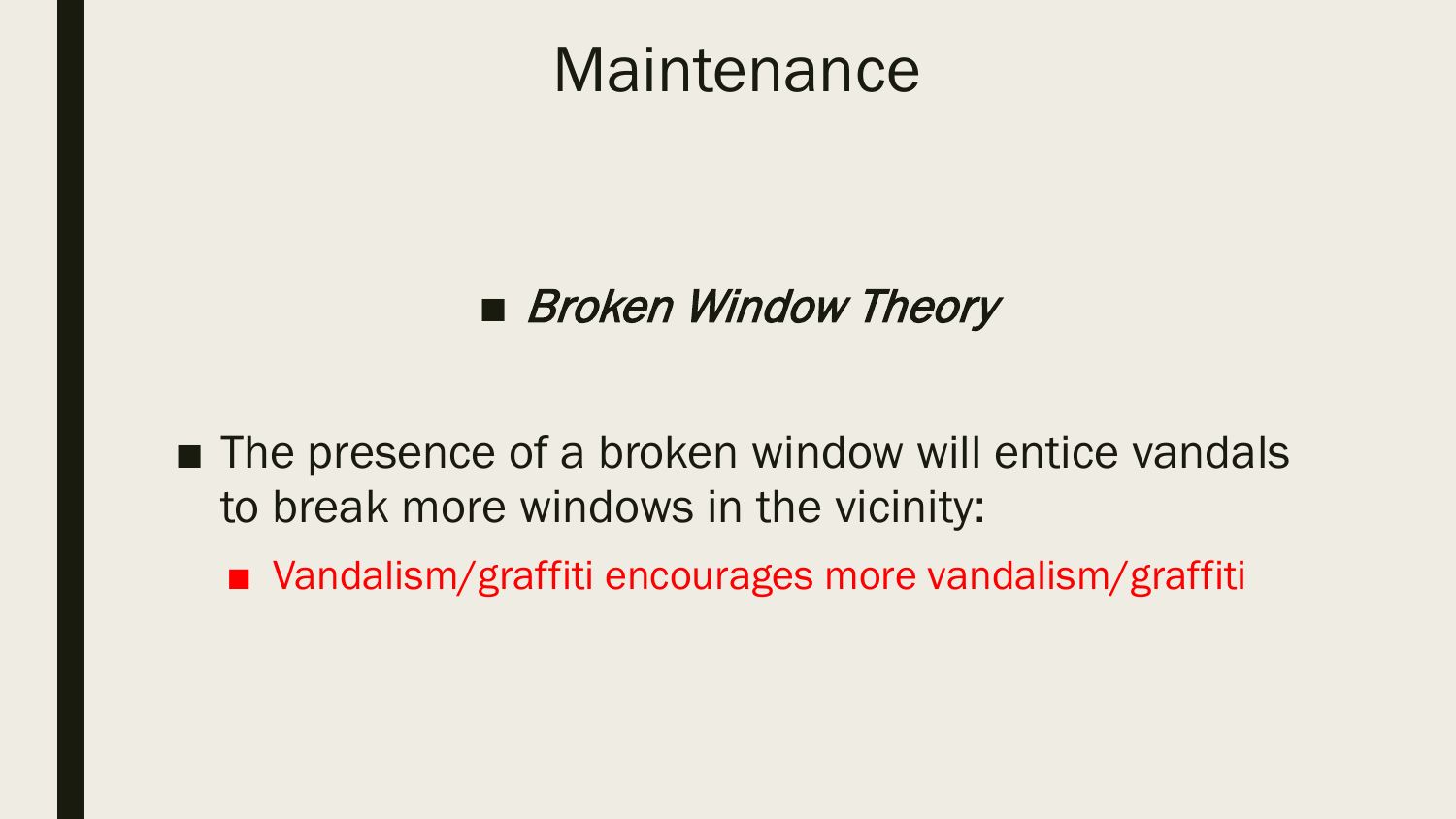# Security Strategies

■ Organized - Security Guards, Caring Partners, etc

■ Mechanical – Alarms, Cameras, Fences, etc

■ Natural – Spatial definition, Location of windows and Seating, etc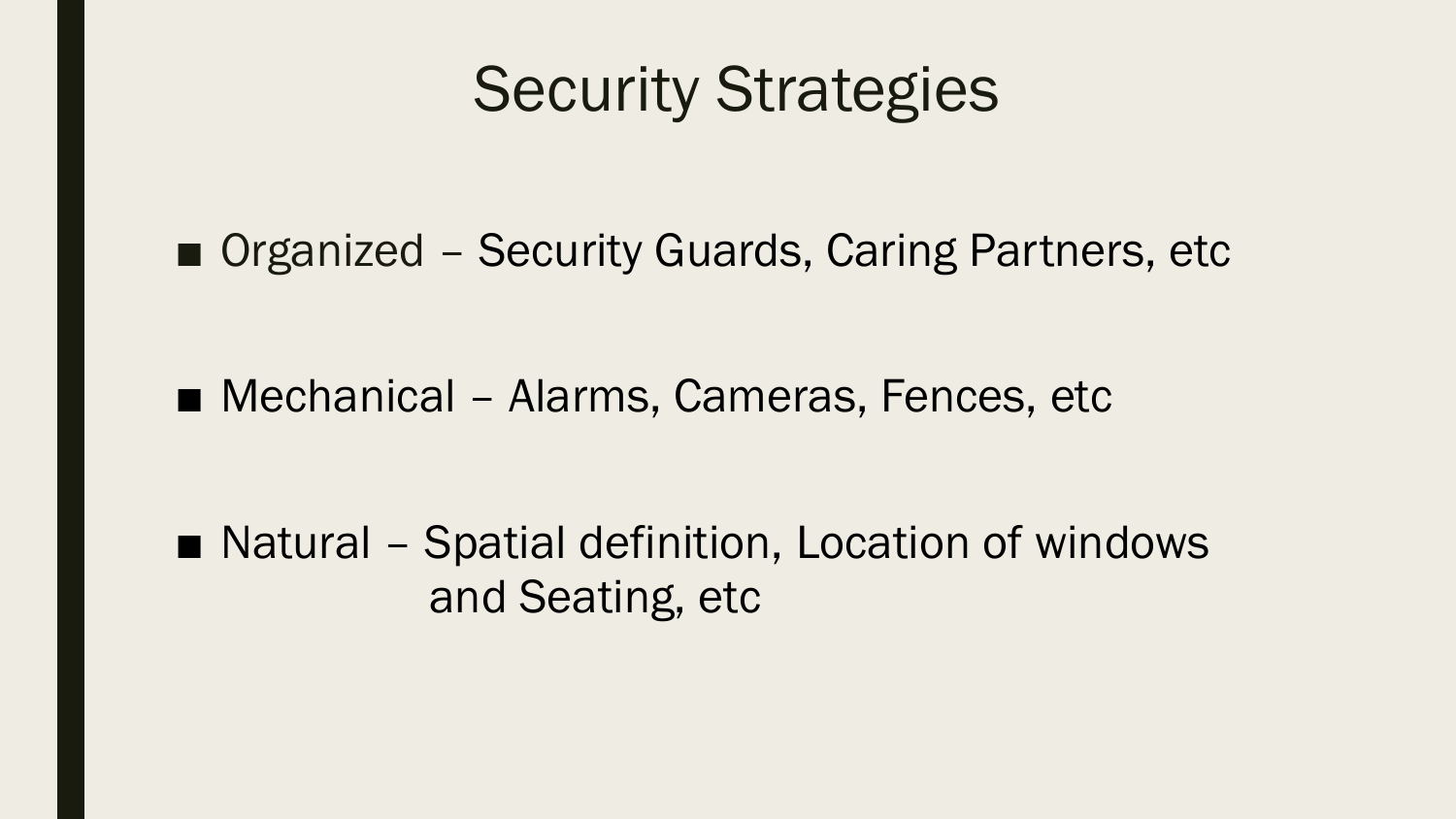# Three – D's of CPTED

■ All human space has some *designated* purpose.

■ All human space has social, cultural, legal, or physical *definitions* that prescribe the desired and acceptable behaviors.

■ All human space is *designed* to support and control the desired behaviors.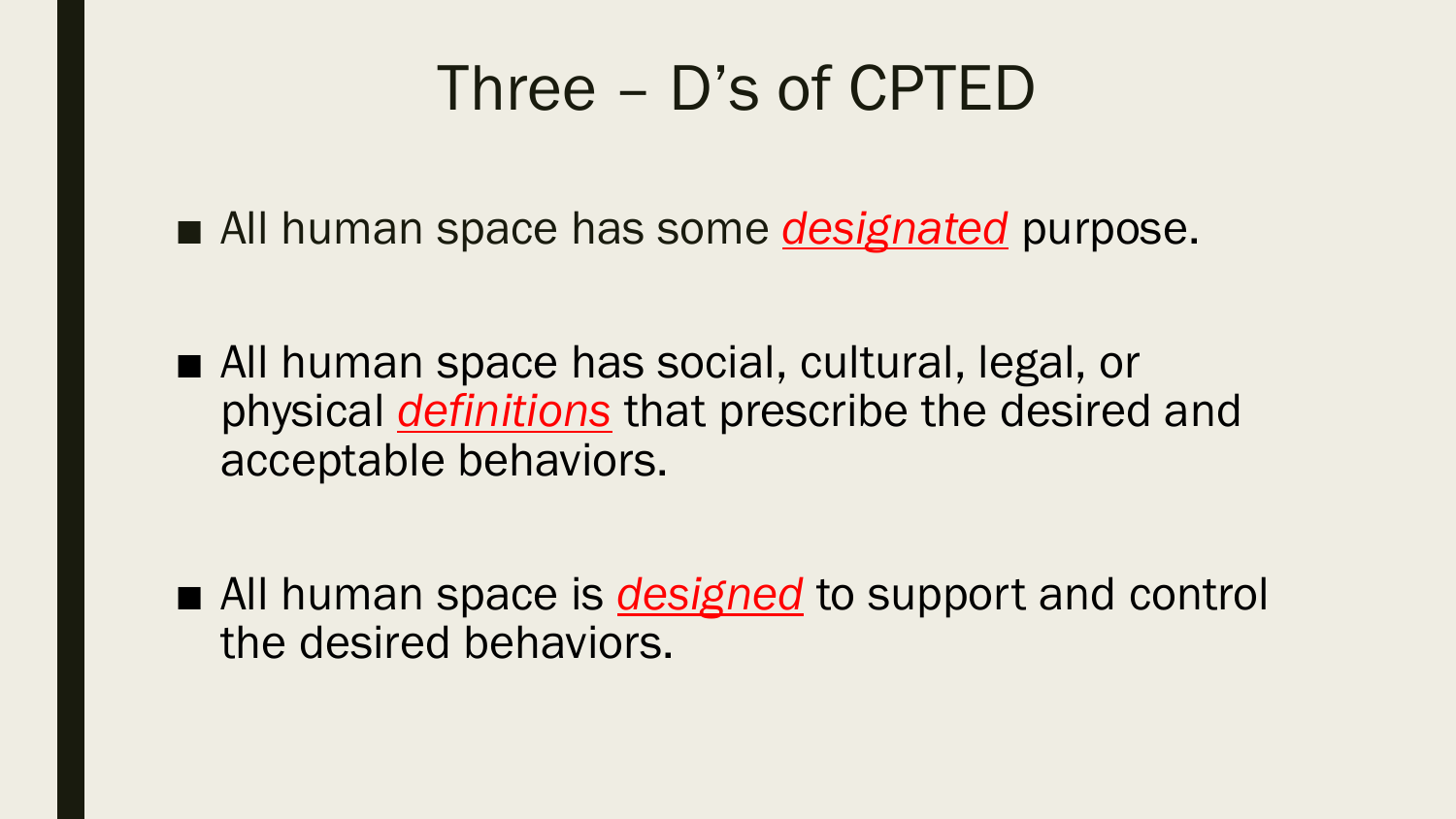# **Designation**

- What is the designated purpose of this space?
- For what purpose was it originally intended?
- How well does the space support its current use or its intended use?
- Is there conflict?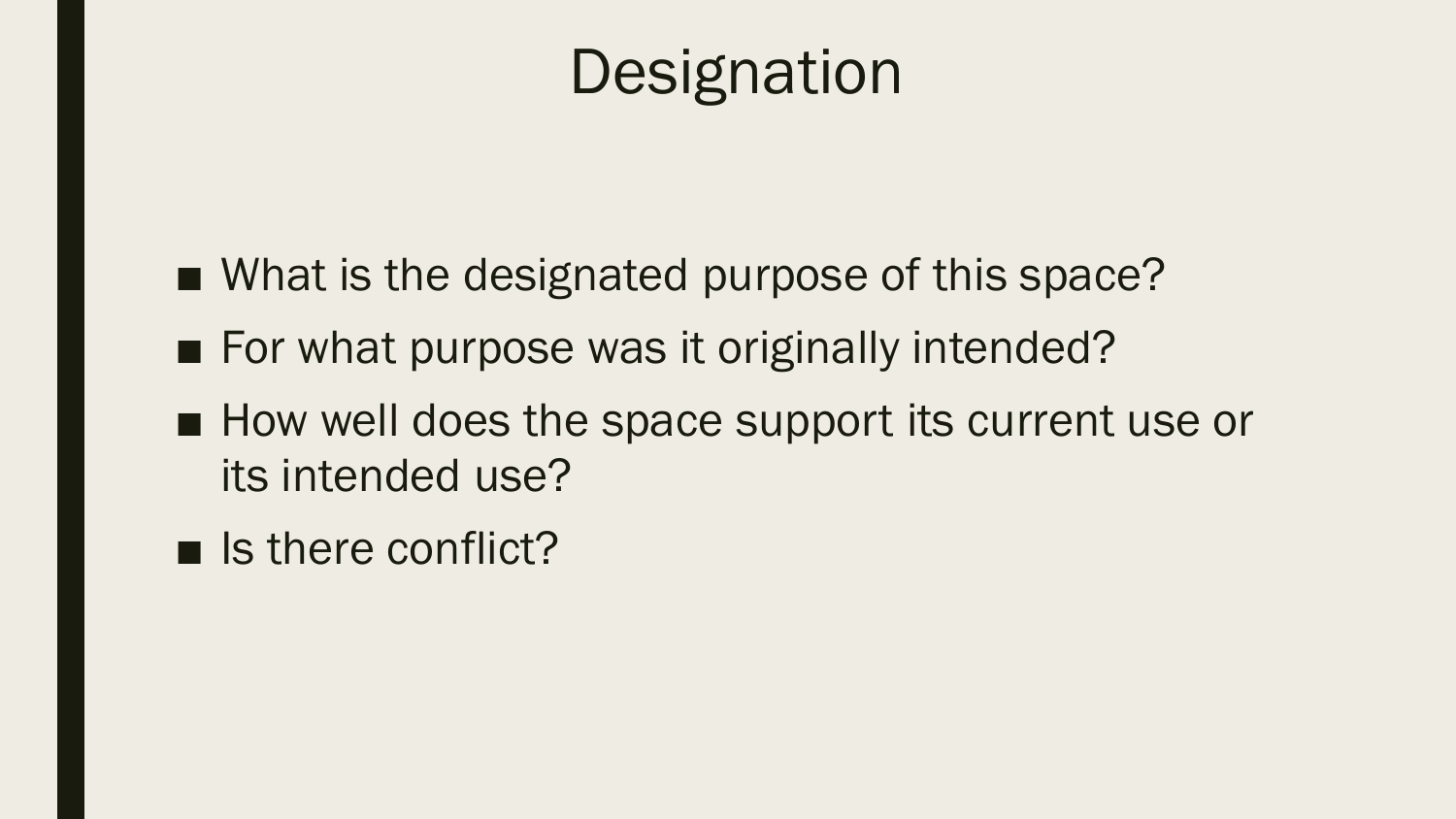## **Definition**

- How is the space defined?
- $\blacksquare$  Is it clear who owns it?
- Where are its borders?
- Are there social or cultural definitions that affect how space is used?
- Are the legal or administrative rules clearly set out and reinforced in policy?
- Are there signs?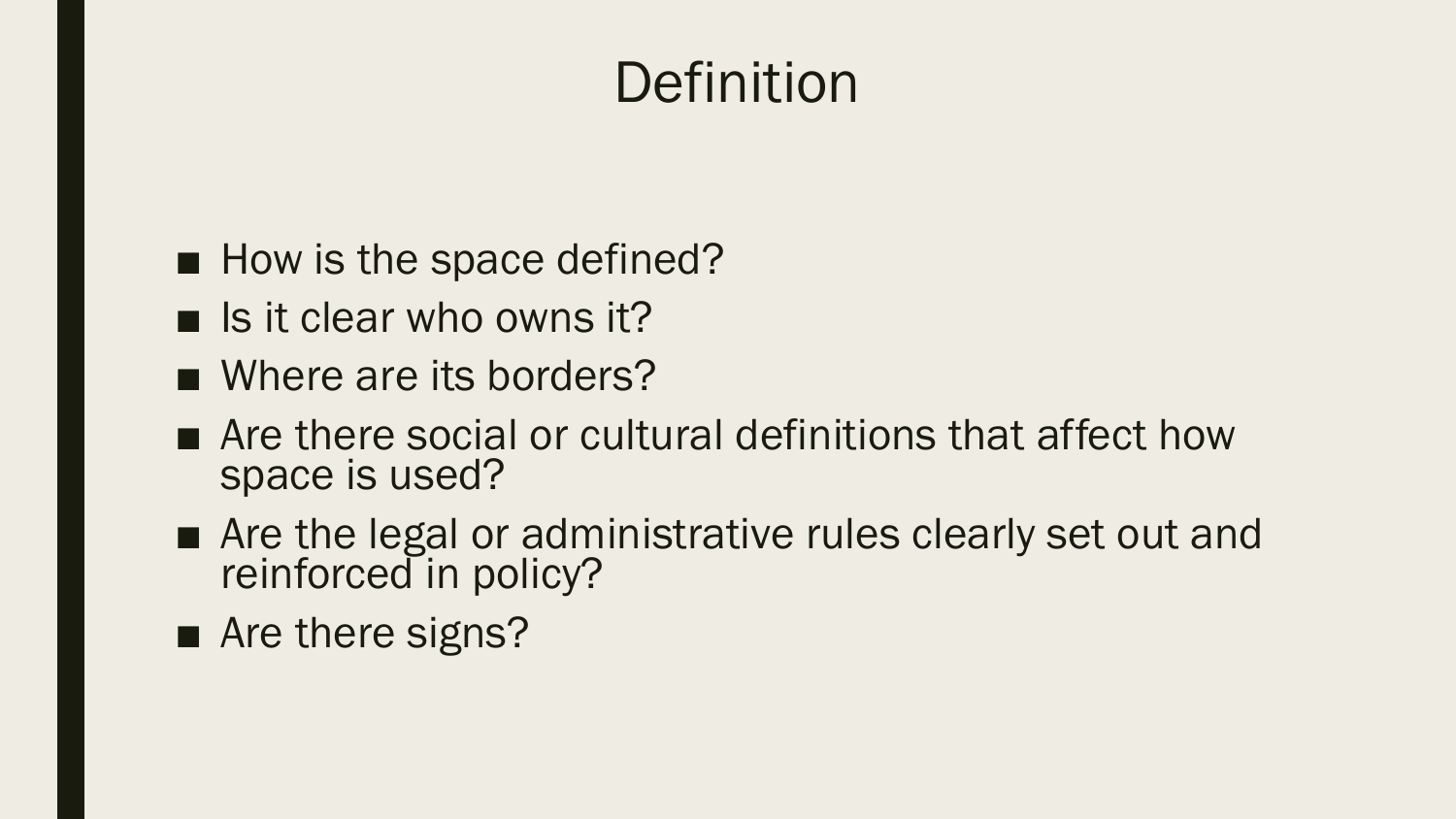# CPTED Strategies

■ Provide clear border definition of controlled space.

■ Provide clearly marked *transitional zones* that indicated movement from public to semipublic to private space.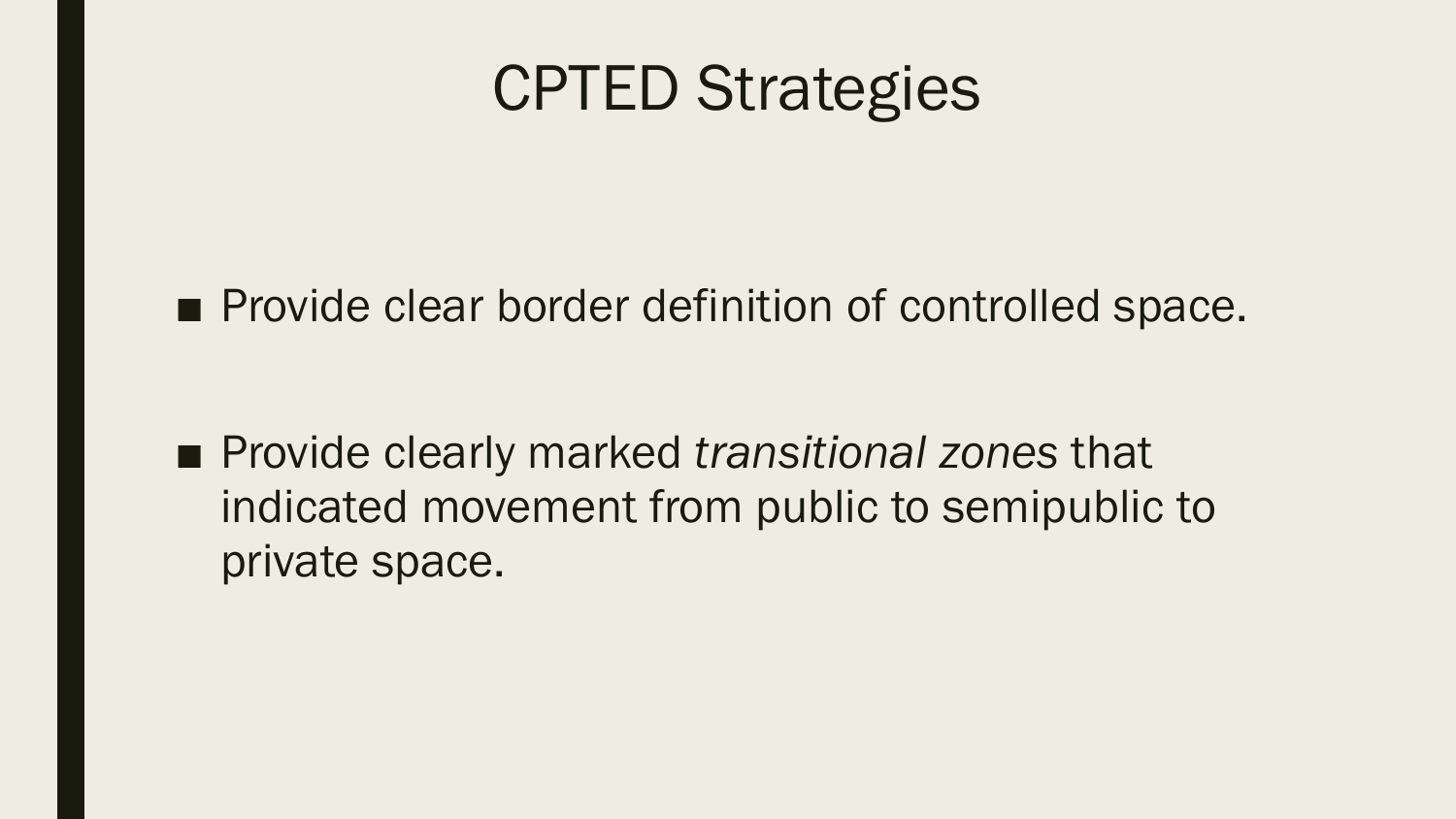## **Transition Zones**

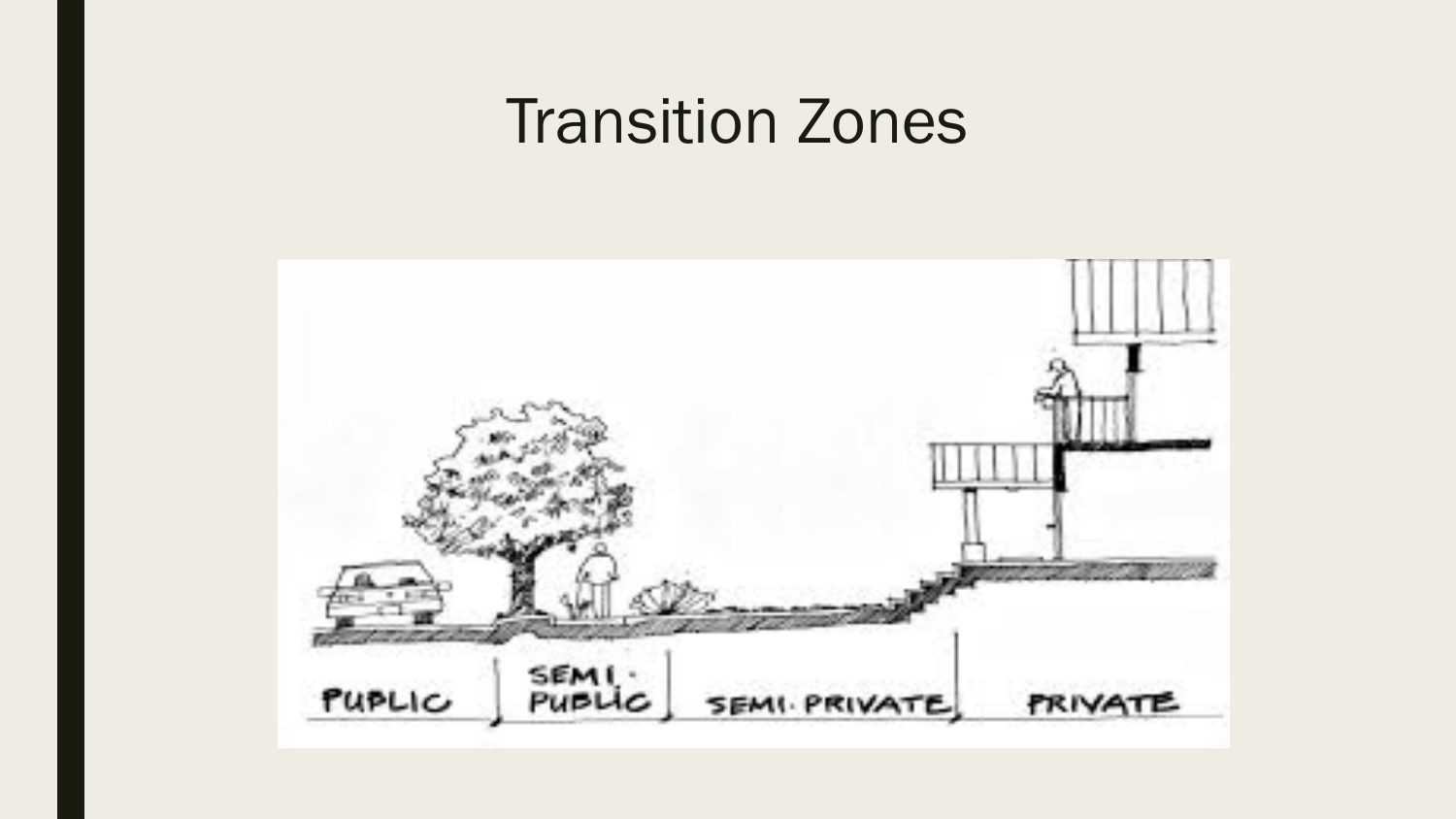# CPTED Strategies

■ Redesign or revamp space to increase the perception or reality of natural surveillance.

■ Overcome distance and isolation through improved communication and design efficiencies.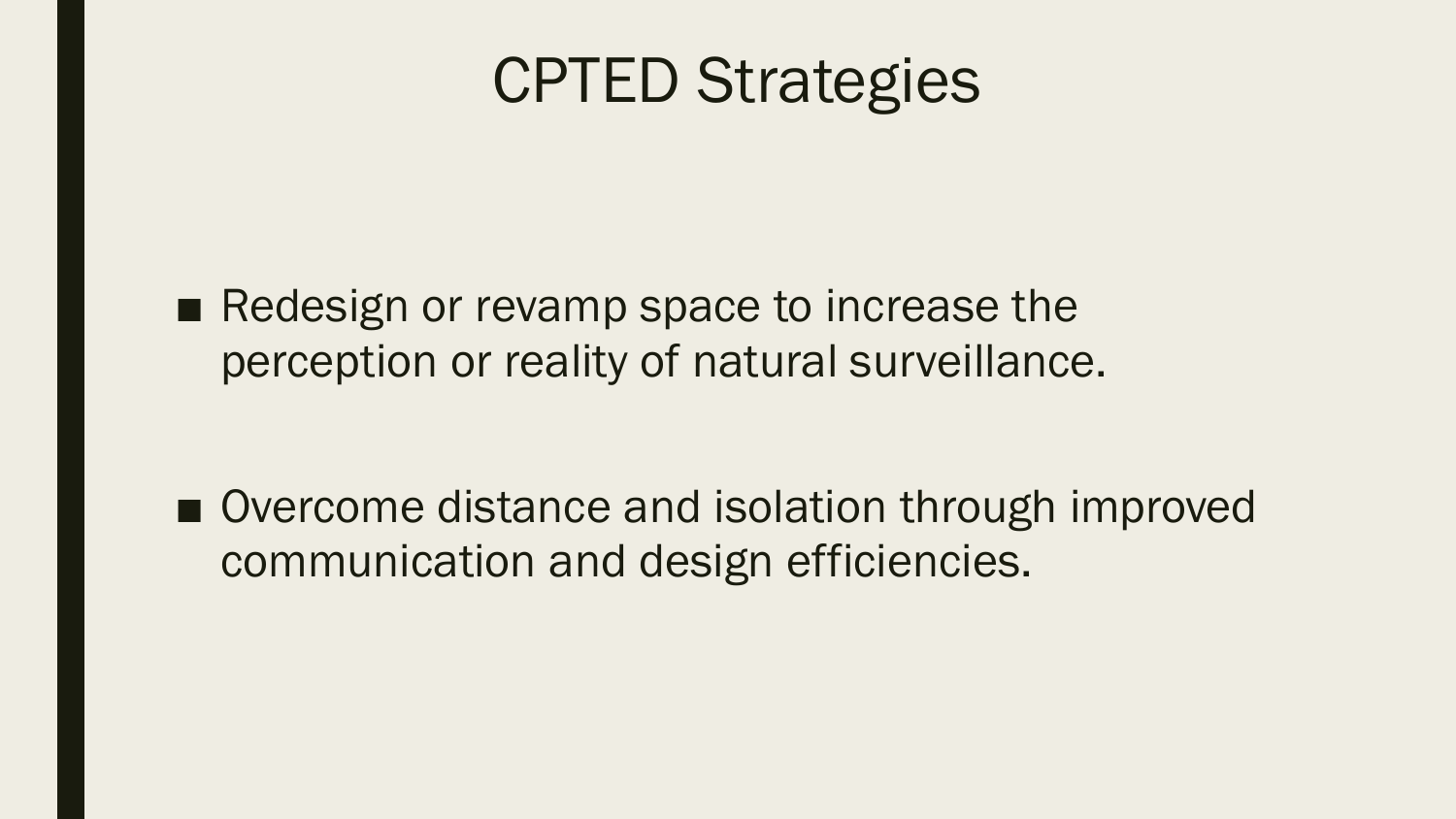# Major Benefits of CPTED

- Reduction in crime.
- Reduction in potential for crime.
- Perceived greater safety and security.
- Improvement and beautification of the physical environment.
- Improved quality of life.
- Revitalization and preservation of neighborhoods.
- Increased business activity.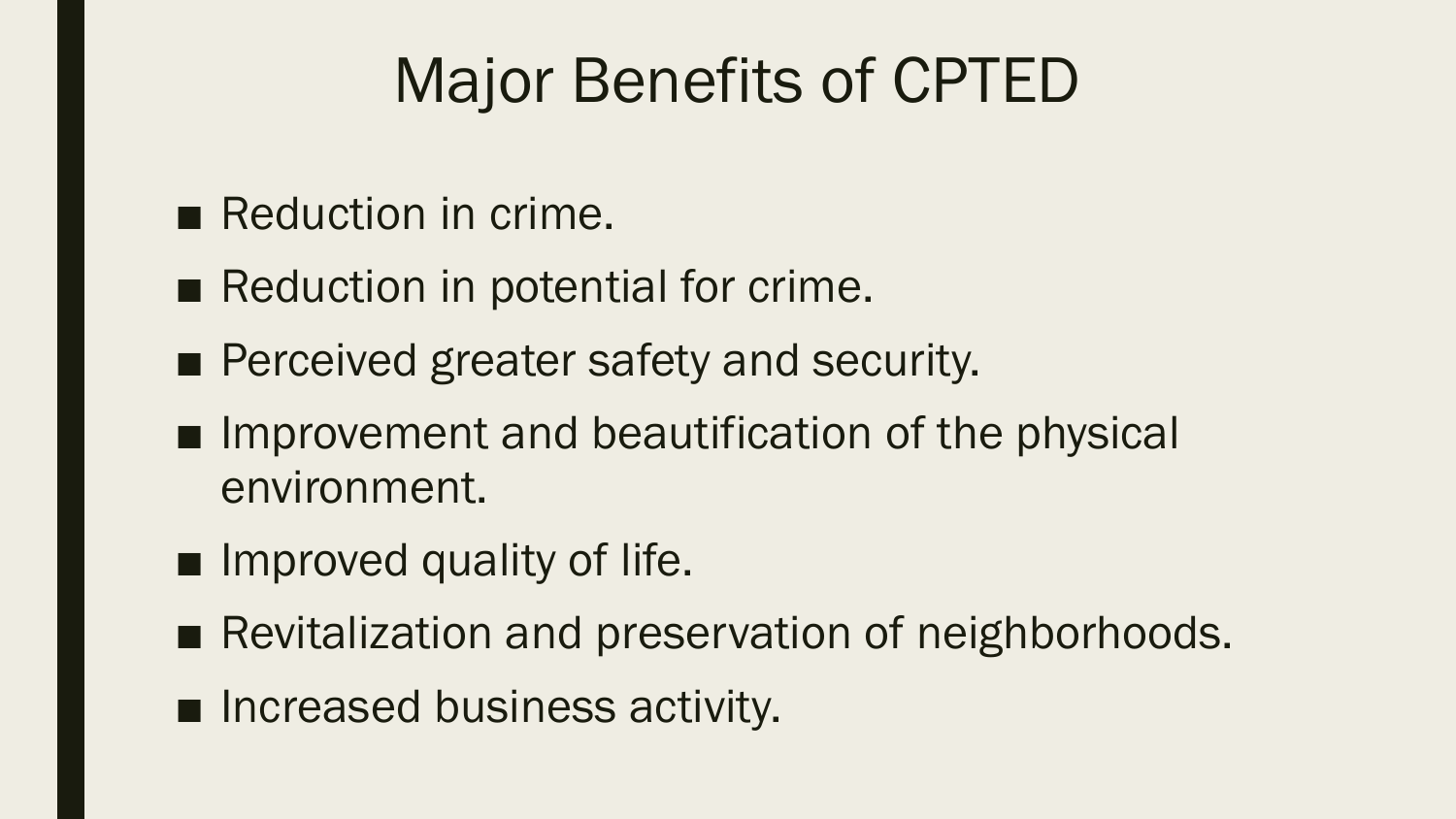## CPTED

■ "CPTED is not the total answer to community problems, but it does provide the community with the means to eliminate or reduce environmental obstacles to social, cultural or managerial control.

Timothy D. Crowe

Criminologist & CPTED Practitioner